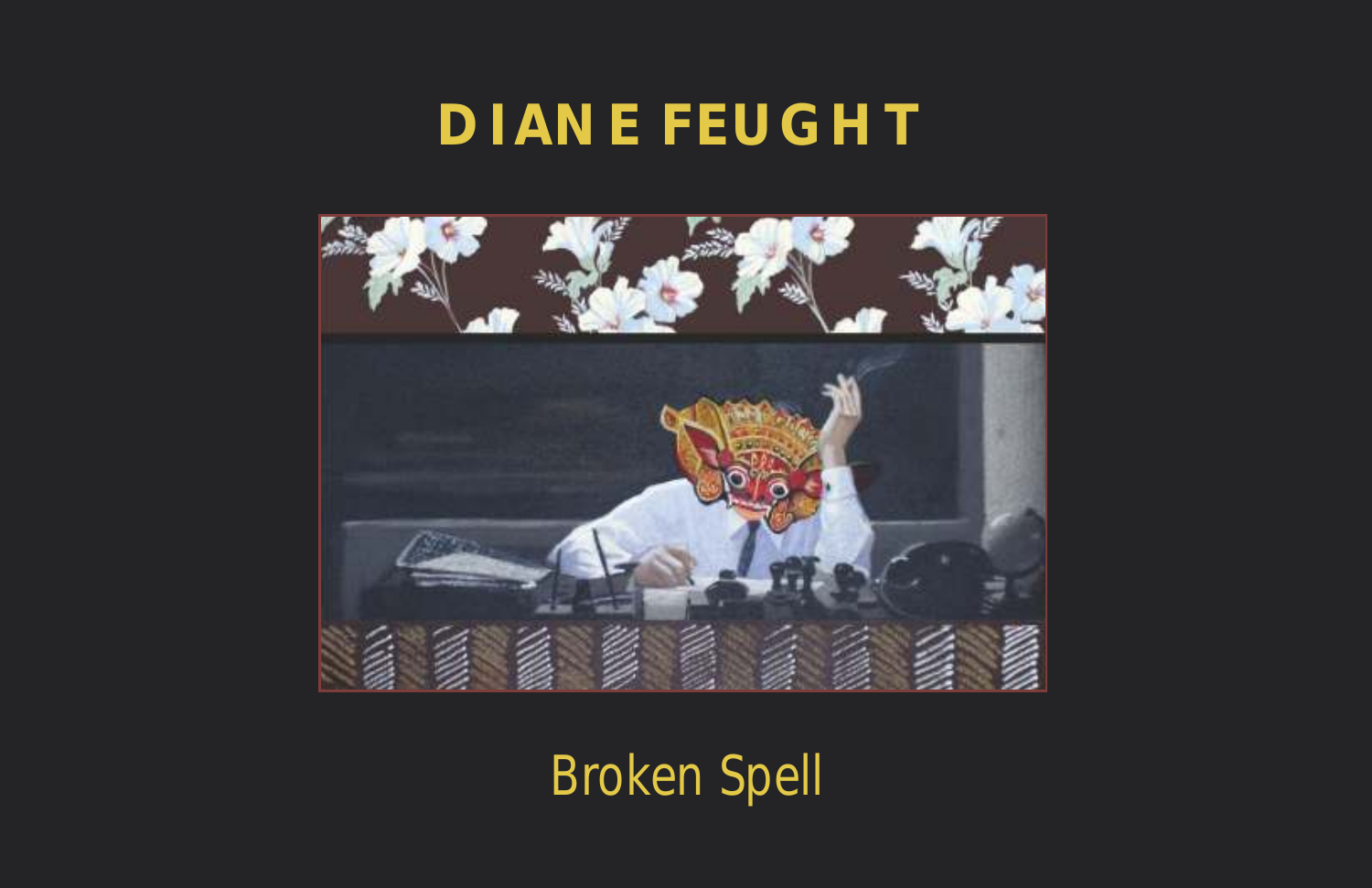# The Drawers - Headbones Gallery

*Contemporary Drawing, Sculpture and Works on Paper*

# Diane Feught *Broken Spell*

September 13 - October 25, 2014

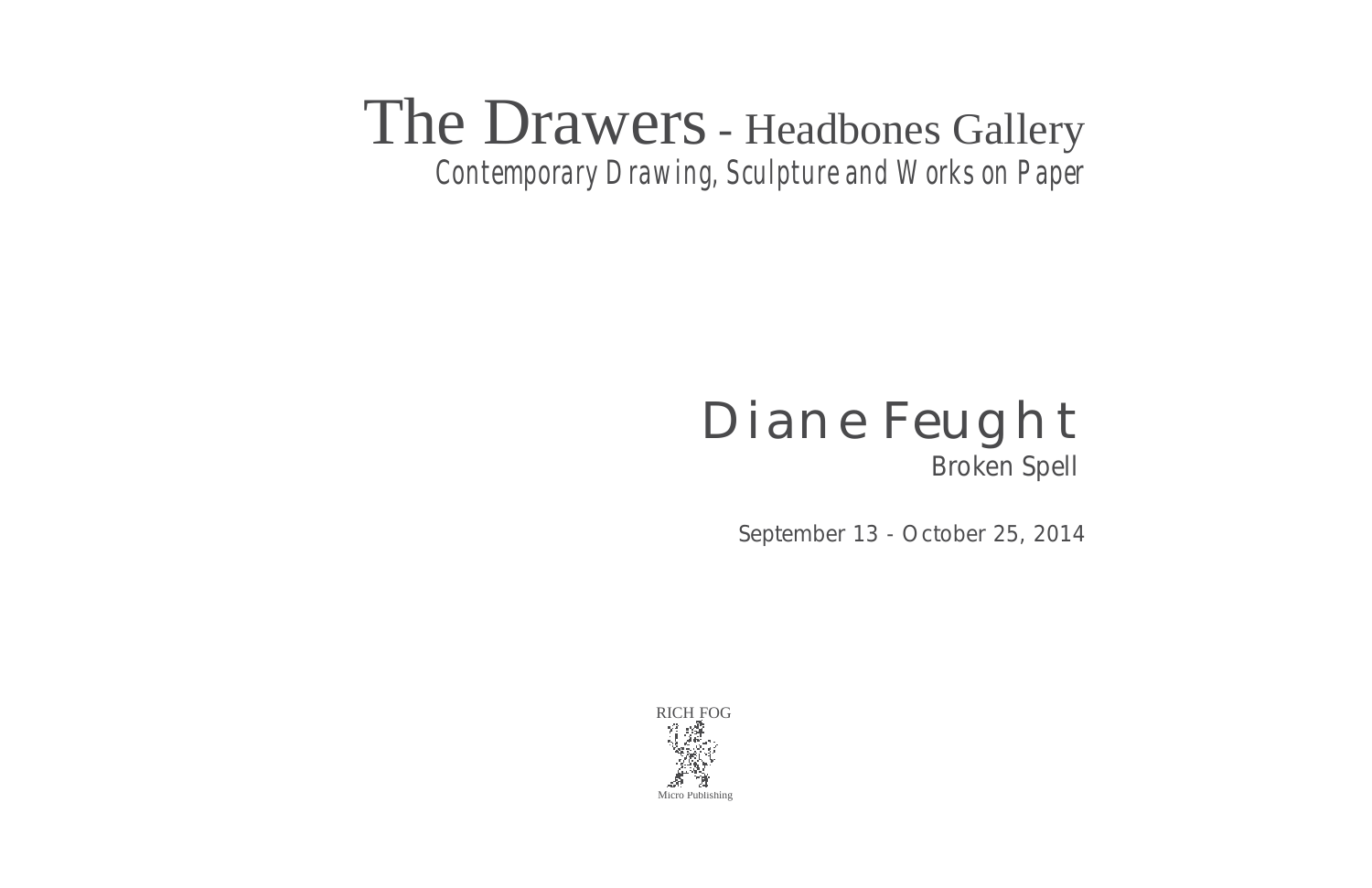Artist Catalog: Diane Feught - Broken Spell Copyright © 2014, Headbones Gallery

This catalog was created for the exhibition of miniature paintings by Diane Feught presented at Headbones Gallery, Vernon, BC September 13 - October 25, 2014

Artwork Copyright © 2013, 2014, Diane Feught

Broken Spell - Diane Feught Commentary © 2014, Julie Oakes

Rich Fog Micro Publishing, printed in Canada, 2014 Layout and Design, Richard Fogarty

All rights reserved. No part of this work may be reproduced or transmitted in any form or by any means, electronic or mechanical, including photocopying and recording, or by any information storage or retrieval system, except as may be expressly permitted by the 1976 copyright act or in writing from Headbones Gallery. Requests for permission to use these images should be addressed in writing to Diane Feught, c/o Headbones Gallery. www.headbonesgallery.com

ISBN: 978-1-926605-75-3

Front Cover: *Broken Spell* - 2014, Gouache on 30x40 cm rag paper, 13x19 cm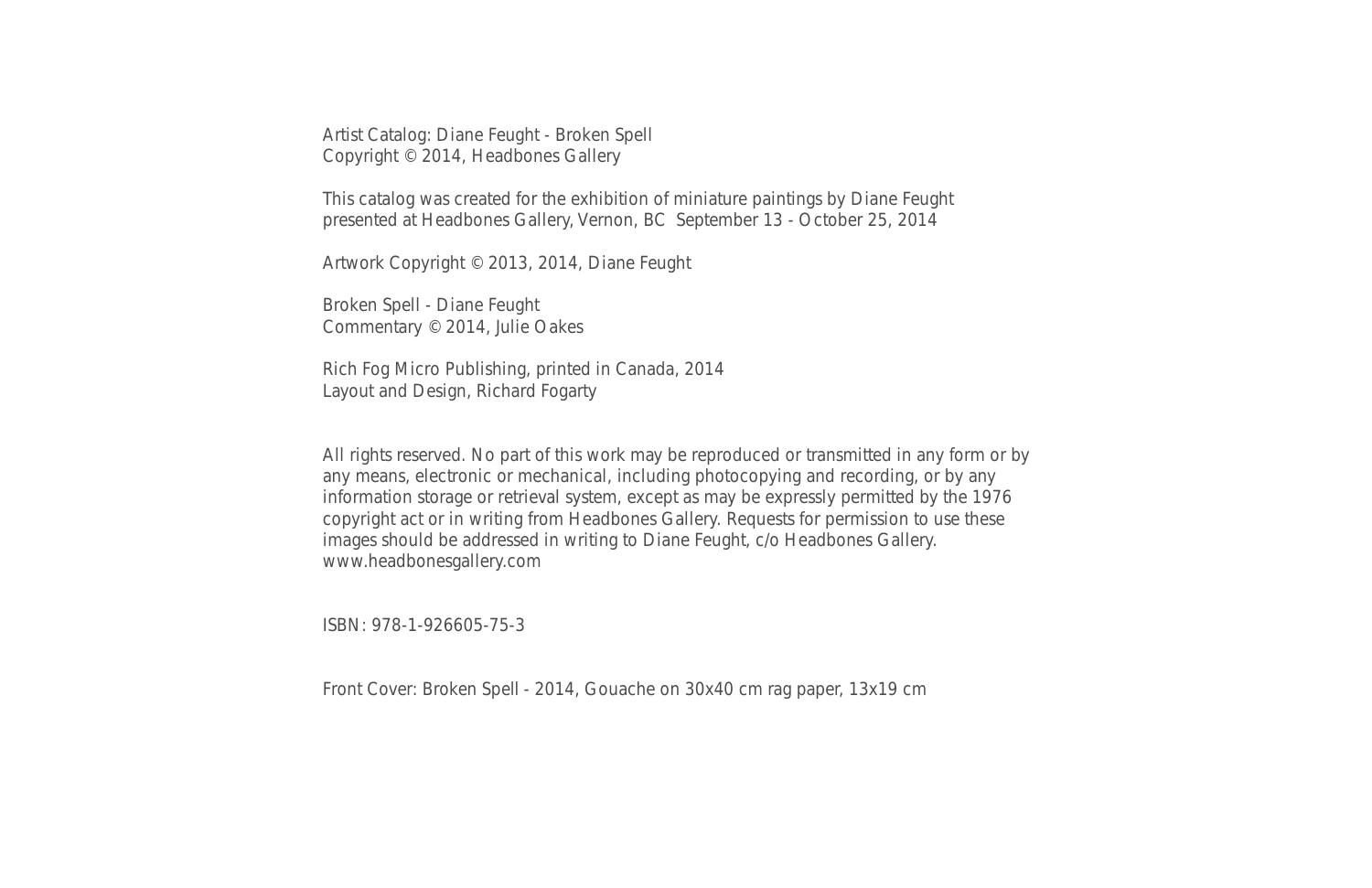

Commentary by Julie Oakes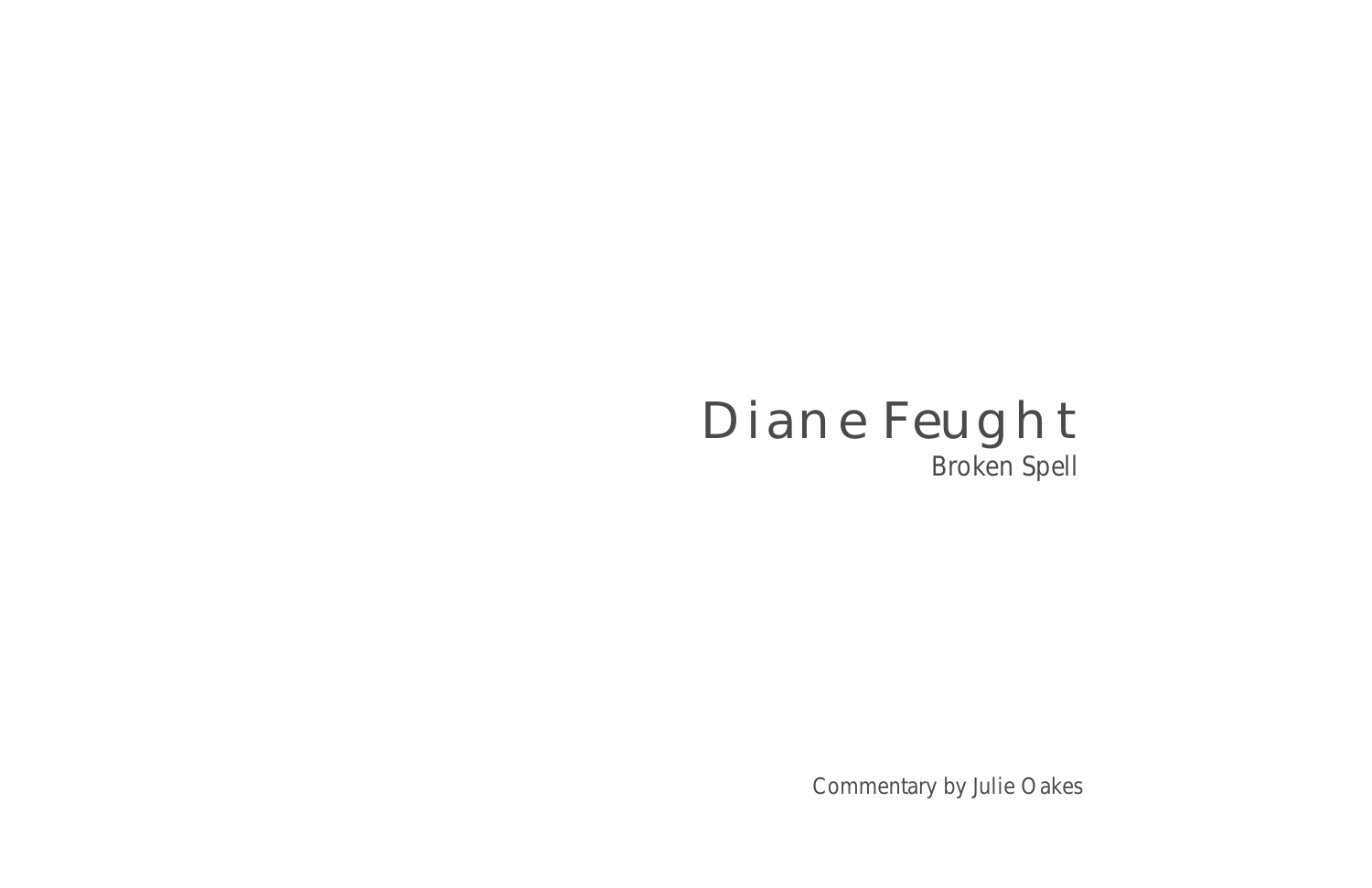





Diane Feught - *Grace* - 2014 Gouache on 30x40 cm rag paper, 15.5x28.5 cm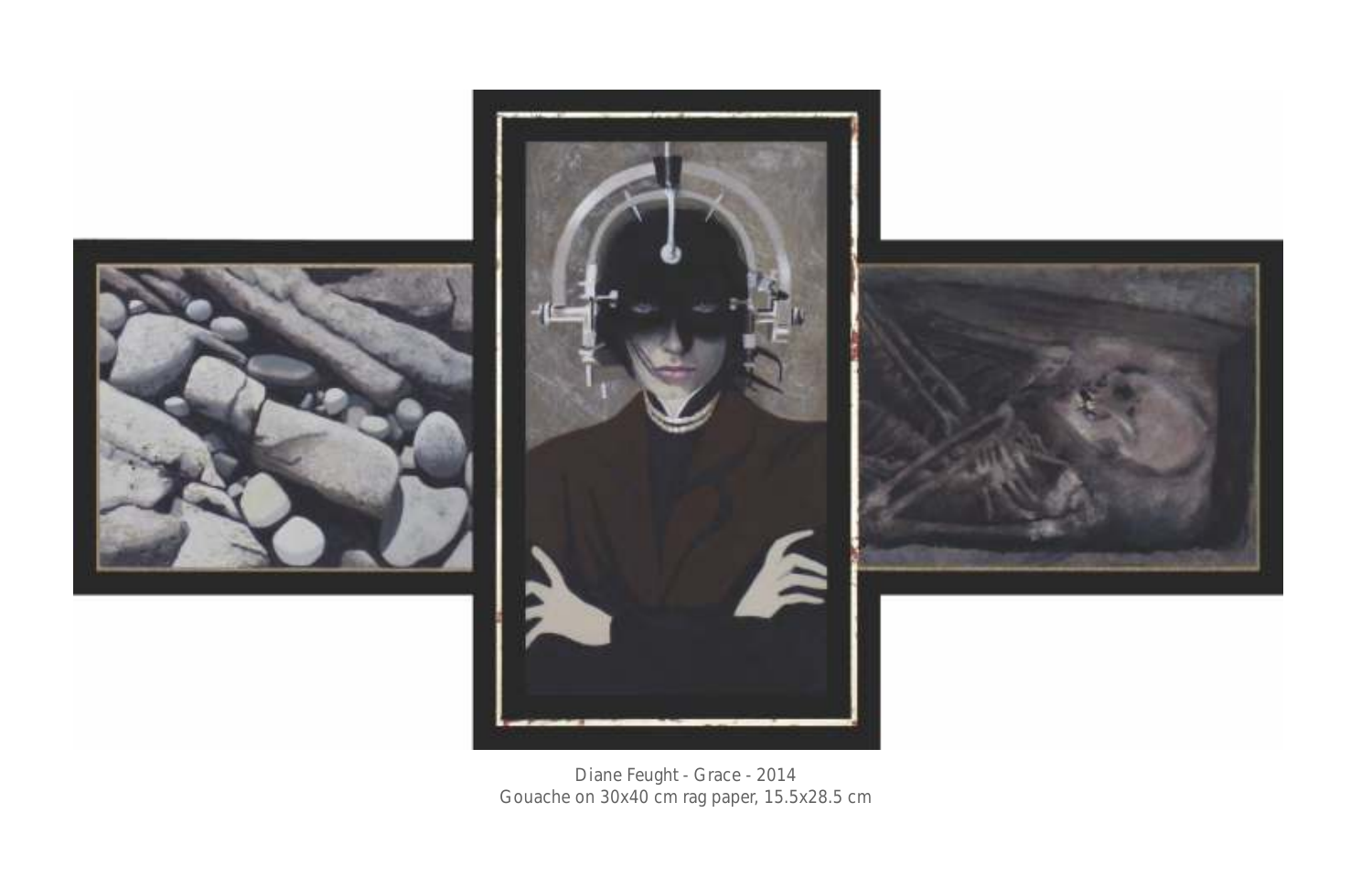

#### Diane Feught - *The Call* - 2014, Gouache on 25x20 cm rag paper, 18.5x15 cm

# *Broken Spell* Diane Feught

Karl Ove Knausgaard in "Death in the Family" discusses the difference between our interior and exterior life. The interior is within us, the soul or mind. The exterior surrounds us, the human condition. He speaks of the inherent understanding that we come to have of our condition and how *little* it nourishes spirituality. "We have measured the value of the world with categories that refer to a purely fabricated world".

Diane Feught grew up immersed in Buddhist teachings yet she was in the western world. She became an artist and worked in graphic design while keeping up an active painting practice. That she should turn to miniatures follows suit for the format came from the Eastern world. Traditionally miniatures depicted scenes from religious stories but because of their portability, they were also used for portraiture and scenes from daily life, sometimes of a personal nature.

Feught's miniature gouache paintings on paper reveal interior spaces which often have a figure and a swatch of wall paper within the frame. The interiors are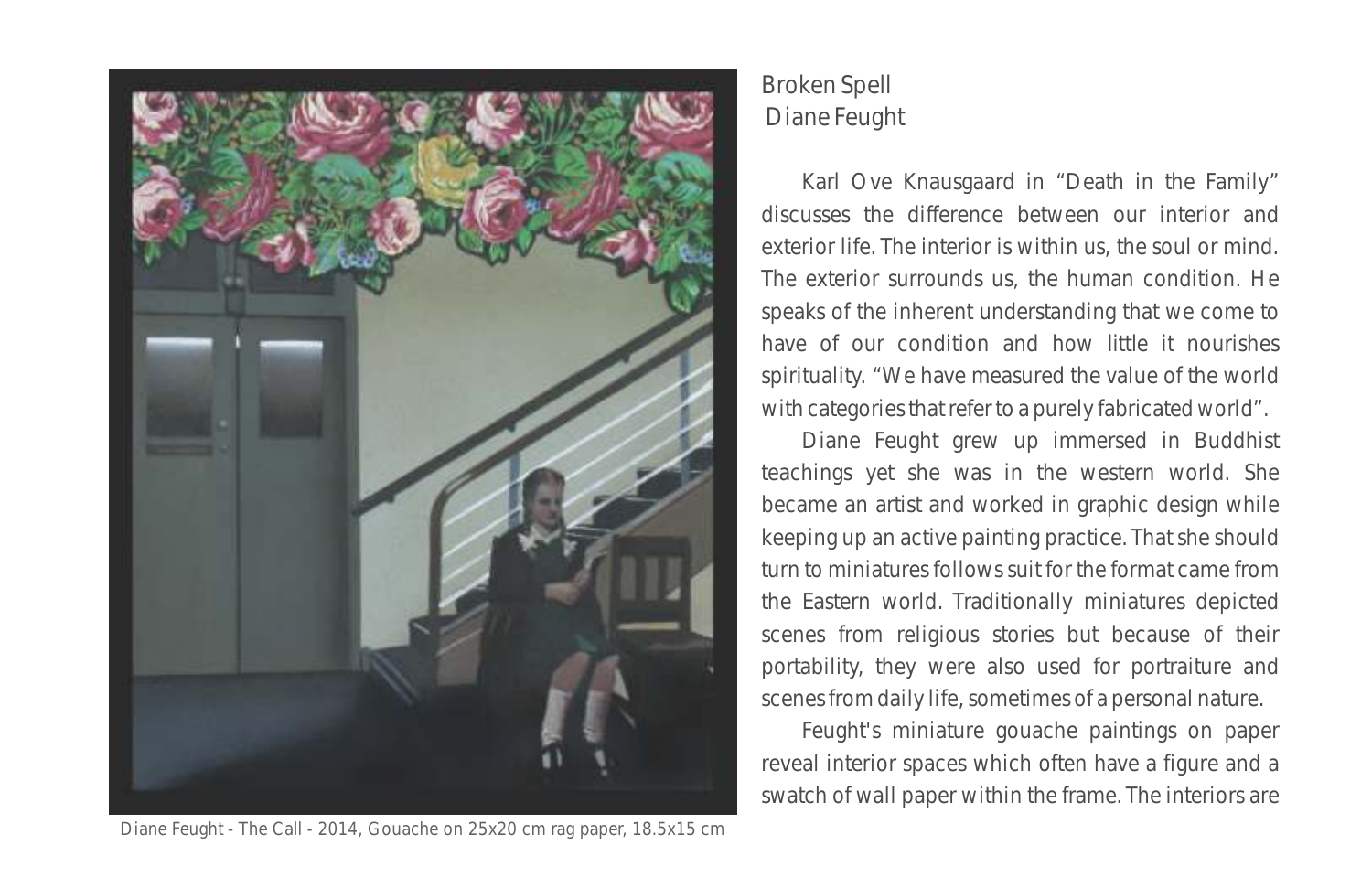

Diane Feught - *Dream Home* - 2014 Gouache on 21x26.5 cm rag paper, 14x17.5 cm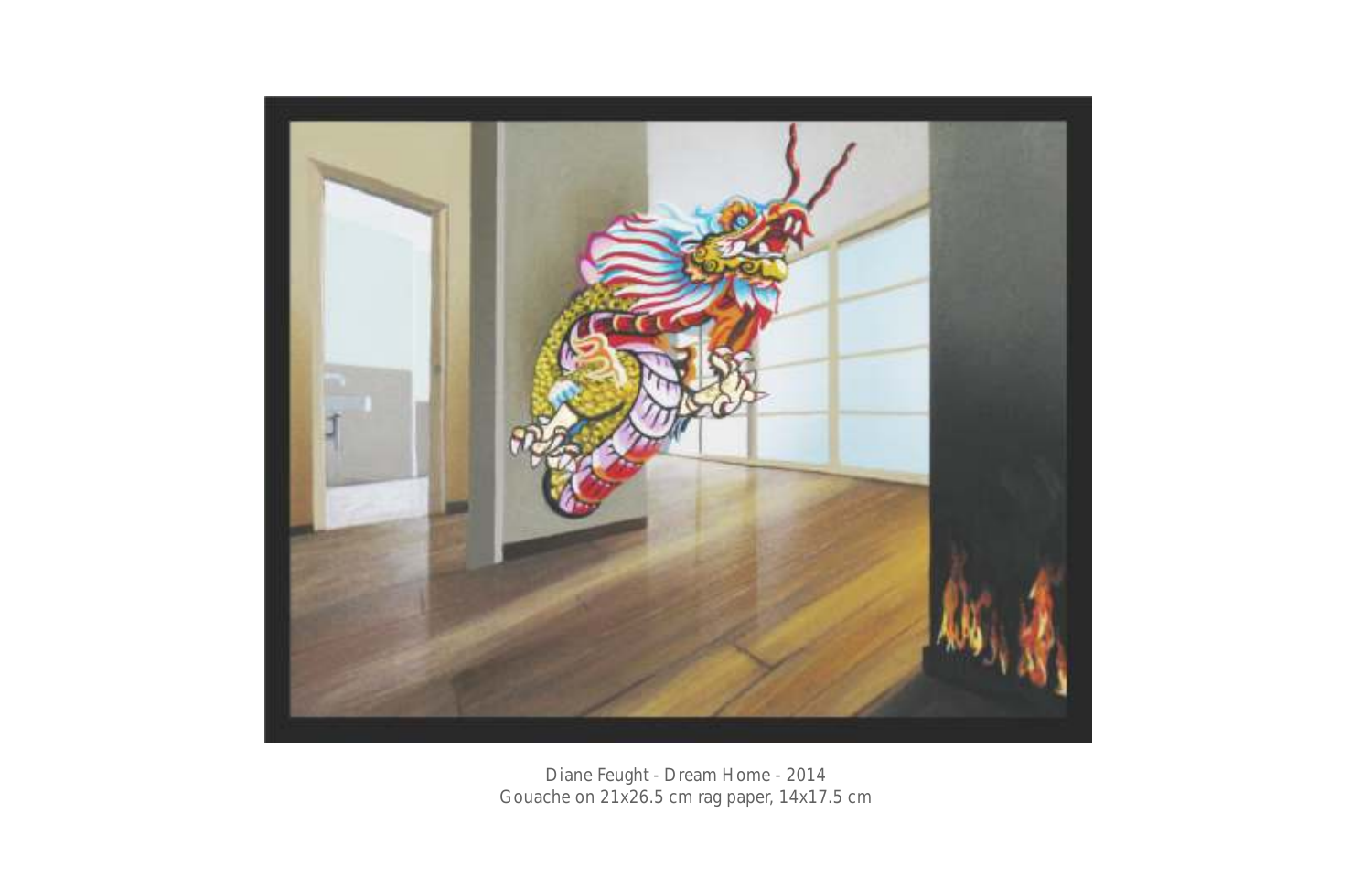

hint of a story-line but we are not given enough recesses of the mind. The beings are not relaxed but more information to be able to cast back in time nor enough often on guard as if sensing a presence nearby that cannot presentiment to look forward. The action is frozen within be realised except in the peripheral vision. a situation where there would *not* under normal It is possible to identify with certain images. Others circumstances be a witness. These are descriptions of are foreign. It may be Feught who bars the way into private moments. The figures are usually solitary knowing the figure through the use of a mask, an averted inhabitants of their pictorial world. We see the faces of glance or the expression of the figure. In *Acts of Apostosy* women but never of men. In the pristine contemporary the figure seems to be looking out of the frame but not interior depicted in *Dream Home* there is no human directly as if seeing something 'out there', over a shoulder

presence at all. And although a fire burning signals humanity, the only being is a floating mask/dragon shape, an illogical introduction within the polished designed architecture, a fabrication.

If the interior space is a metaphor for the mind, Feught's visual statement yearns towards knowing. This knowledge we could call wisdom. Feught is striving to say something unspeakable. She *understands* that which she is painting - we all do, for a room is a room and a figure is one of us – but the connection to knowledge is left hanging in a way that is uncomfortable. Her measured and "purely fabricated world" has a dubious value so that an element of incomplete mystery reigns. The hallways, dark and the light is on the outside of the spaces. There is a stairwells, narrow door frames resemble the convoluted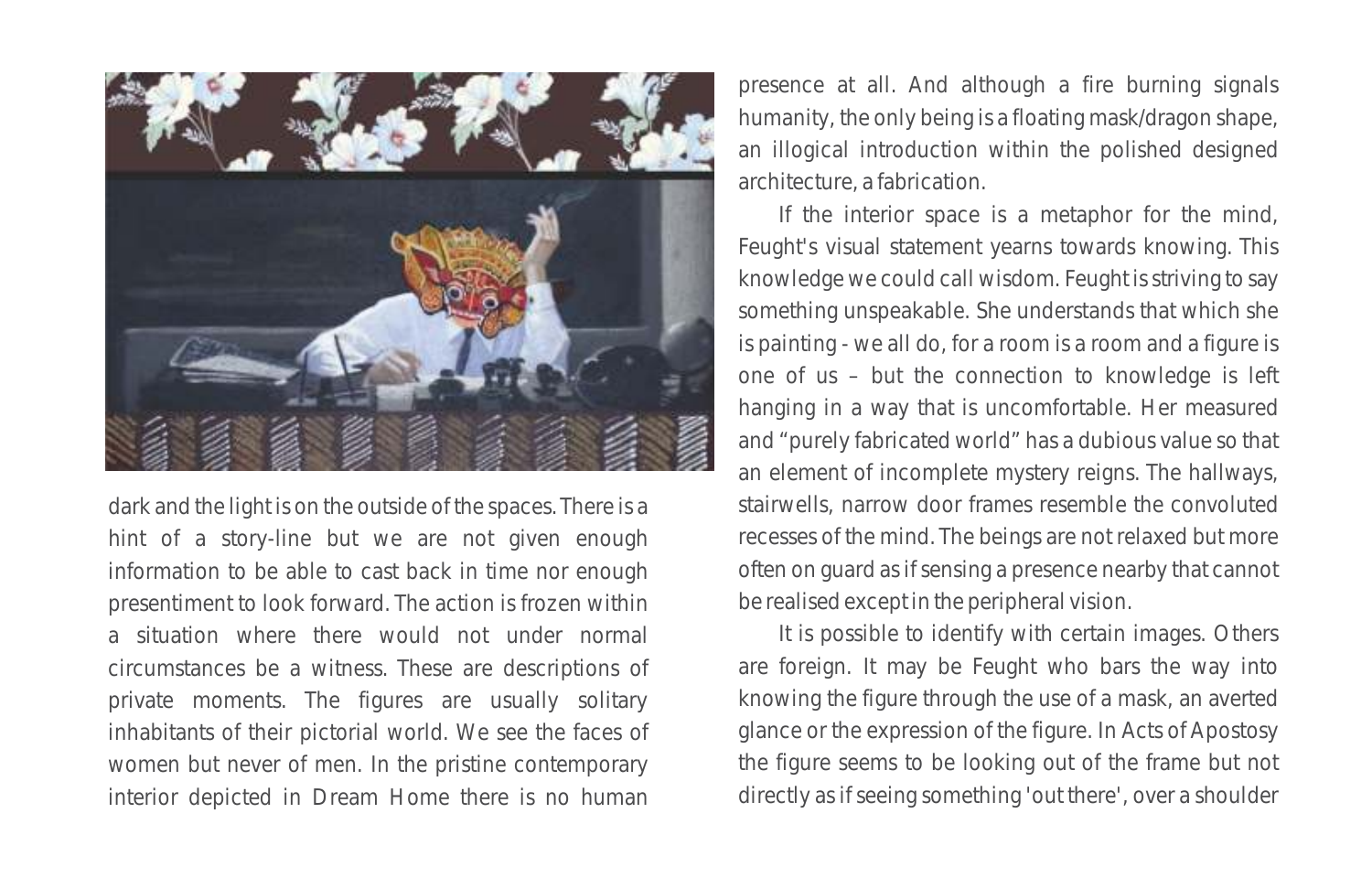and behind, something strange and telling. *Recidivist* shows two male figures, one going upstairs with his head turned away so that his face cannot be seen while another man is going down whose face is a mask. There is an ambiguity in the positioning so that this could also be read as a mirrored version of the same man.

Each painting is set up as an interior. The figures are within a space, behind a mask, enclosed or boxed. The wallpaper is a substitute for the outside, the exterior. It is the objective reality that refers to the undisclosed subjective personality. It is Freudian, associative. It is the wall paper that writhes or speaks to the estranged nature. It is in code, just understandable now - but with the potential for knowledge.

Feught's psychoanalytical visual approach to the human condition is alluring as well as mystifying because she sets up her scenes with the trappings of beauty, like a film noire. The women are cool, waiting to respond when the camera call has been made. Diane Feught, as director, calls forth characters that draw us in. The settings, dressed



Diane Feught - *Misfortune* - 2014, Gouache on 26x21 cm rag paper, 17x15.5 cm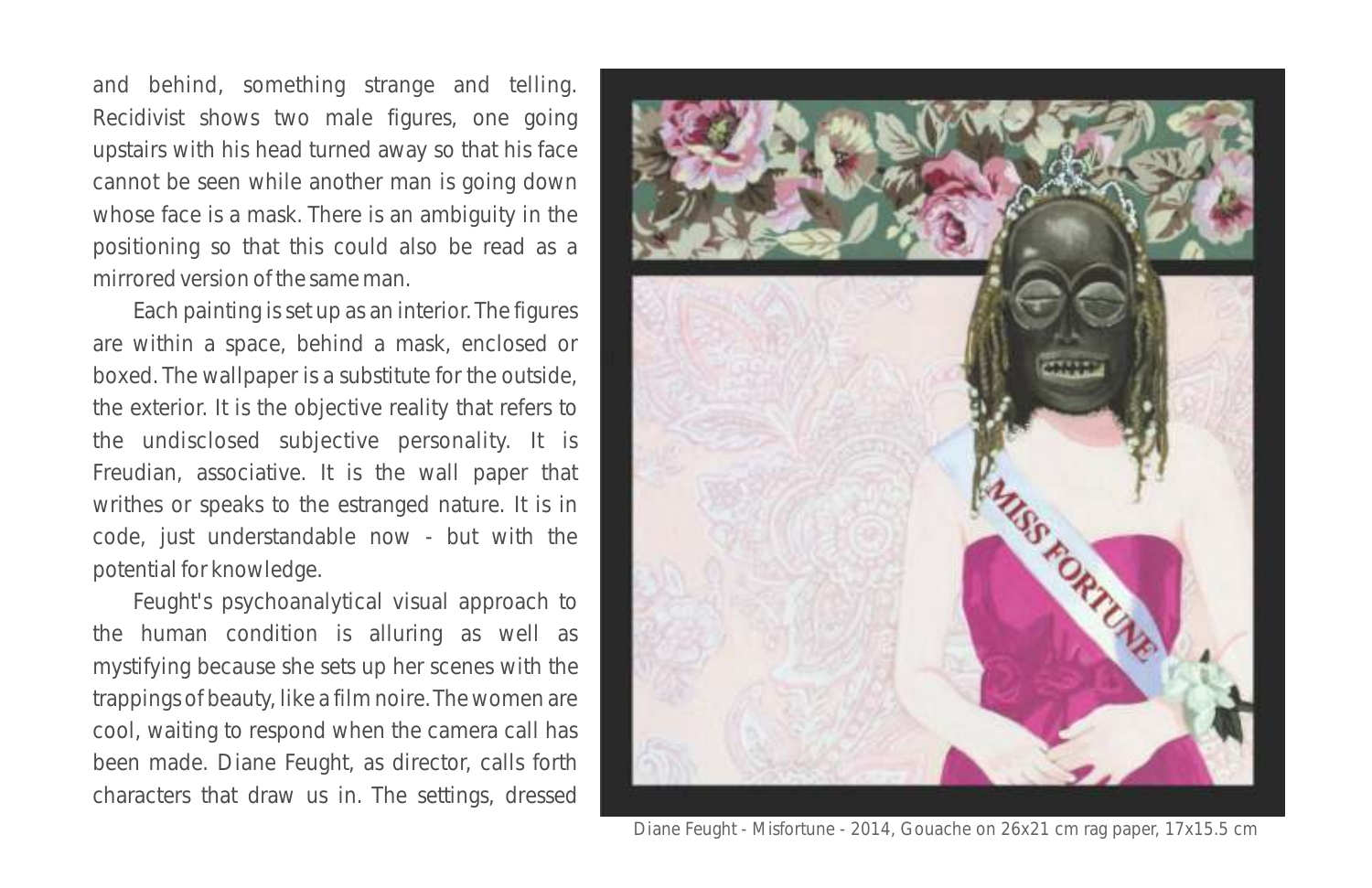

Diane Feught - *Acts of Apostasy* - 2014 Gouache on 30x40 cm rag paper, 15x27 cm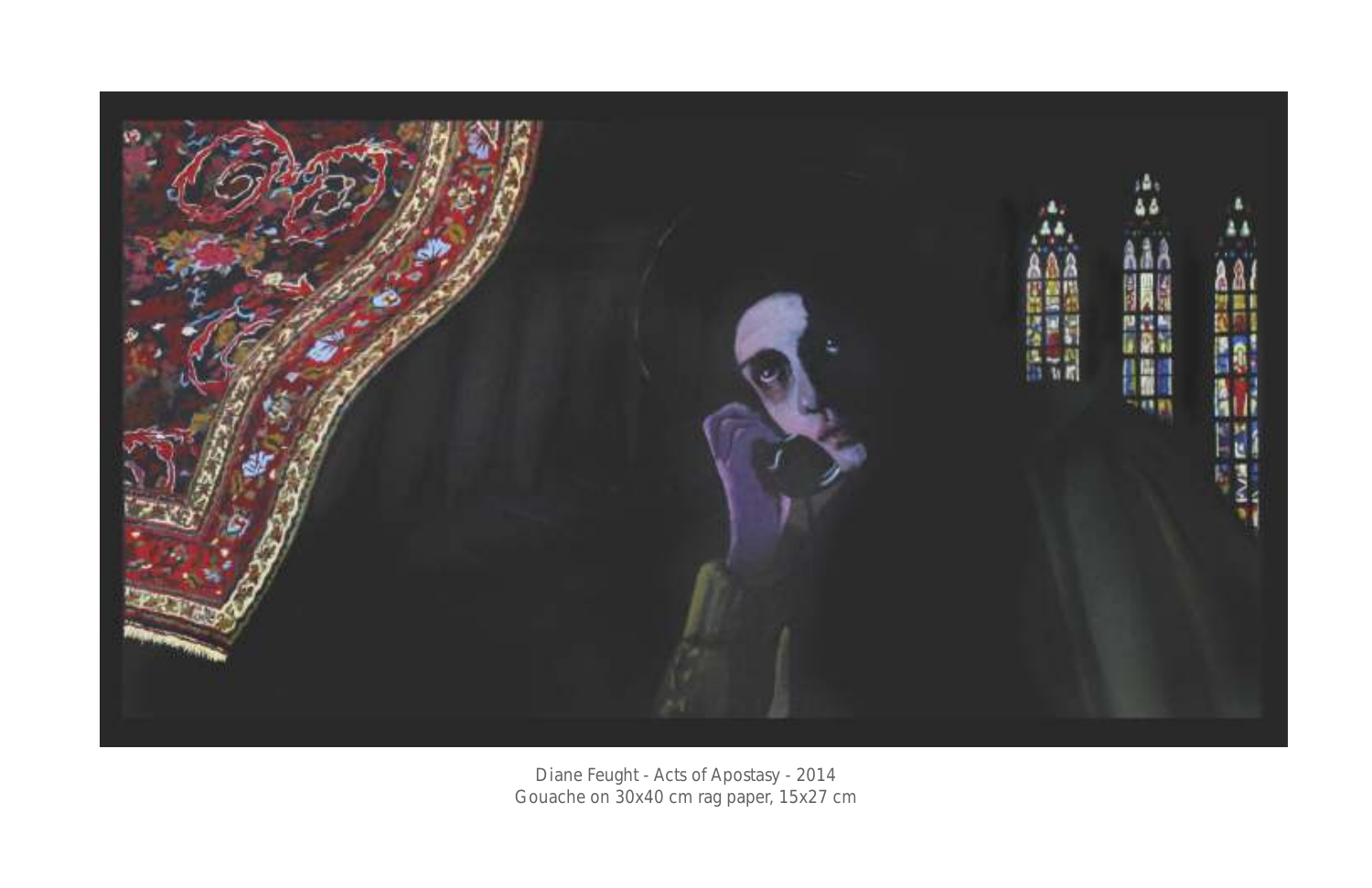from a western cultural orientation, are known. The roles have been played before and are recognisable. In *Denial*  there is a danger while in Benediction, the ingénue waiting with her hand poised is desirable.

*Miss Fortune* falls outside of this analysis. The frontally posed portrait without spatial context presents an isolated subject through which the abject flows unhindered.

These small, well-done paintings are powerful pulls towards consciousness. This is Diane Feught's third solo exhibition with Headbones Gallery and the wait is sure to be worth it. These may be little works, but visually they deliver a Goliath-like punch.

Julie Oakes, 2014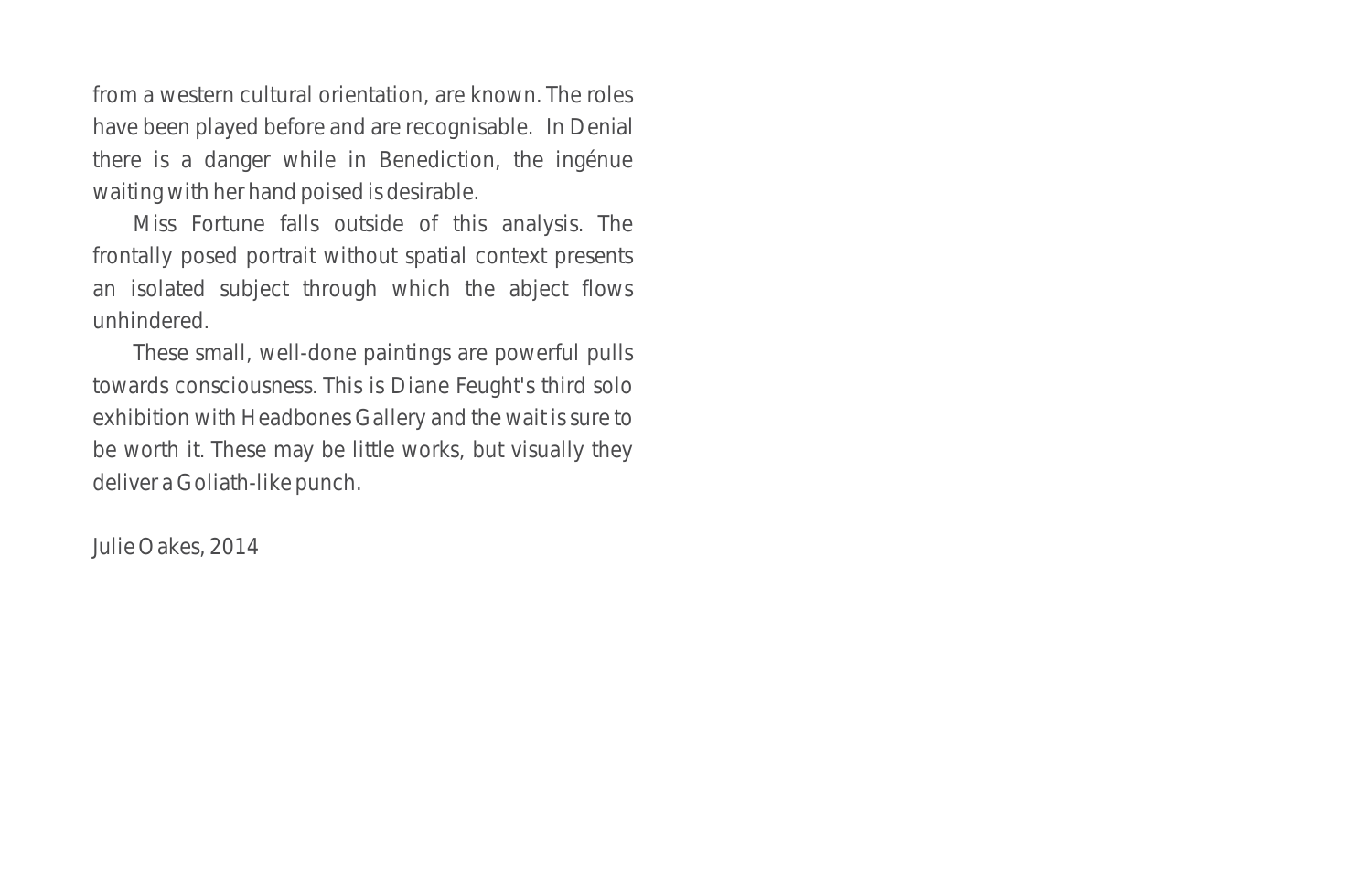

Diane Feught - Gouache on 21x26 cm rag paper, 15x19 cm *Denial* - 2014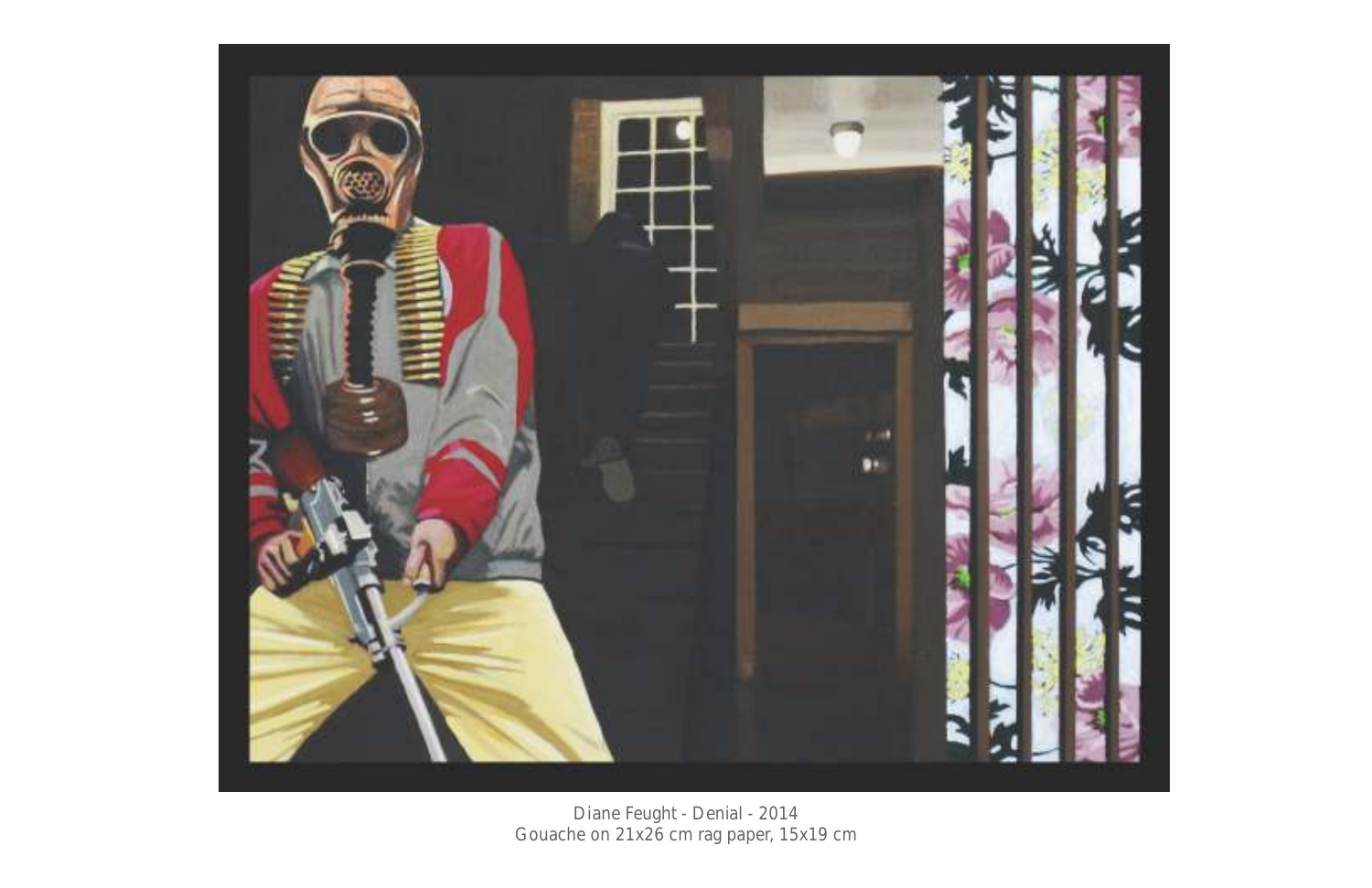

Diane Feught - *A Day Later* - 2014Gouache on 30x40 cm rag paper, 13x31.5 cm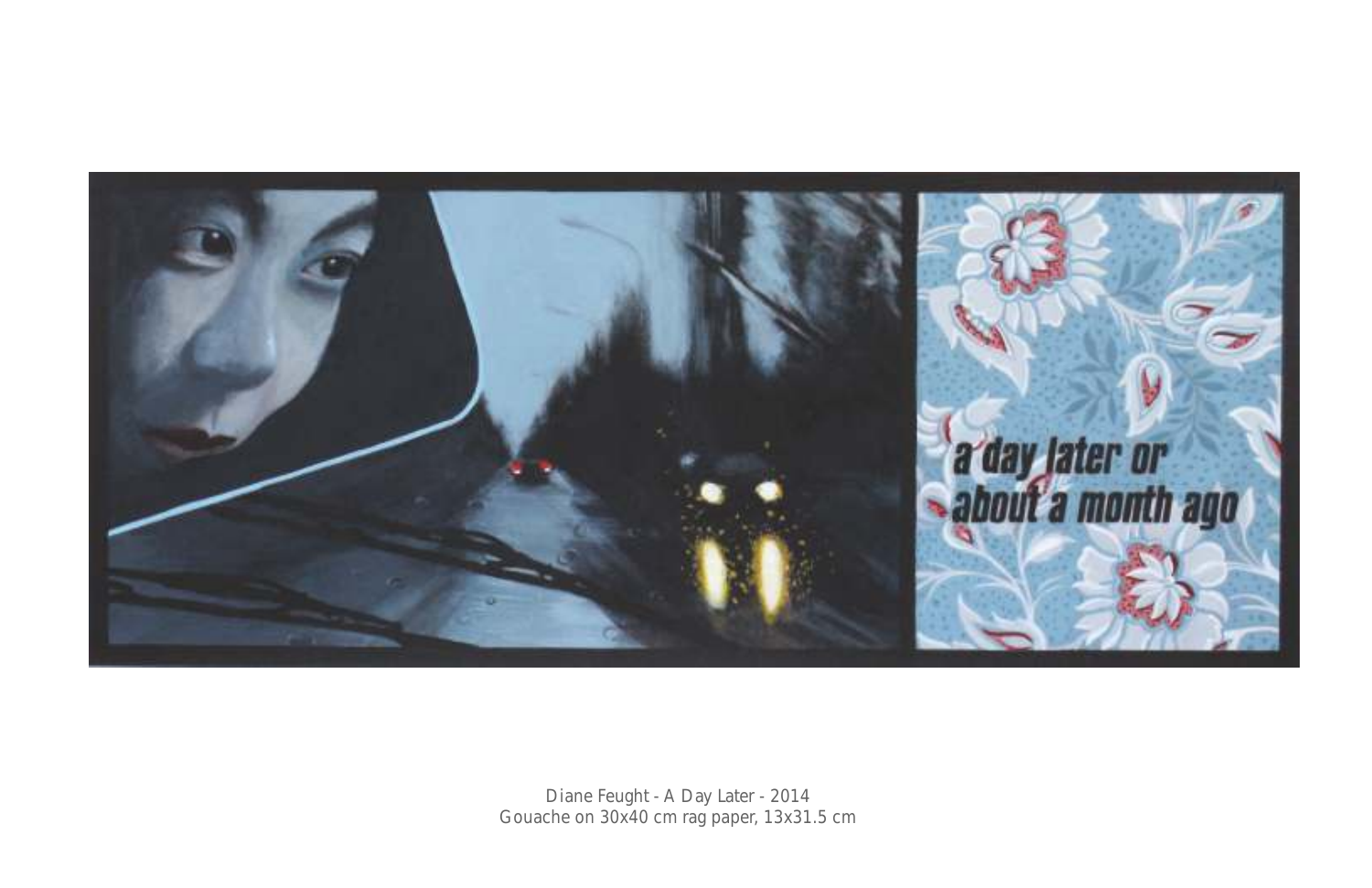

Diane Feught - Gouache on 30x40 cm rag paper, 12x25 cm *The Way Out* - 2014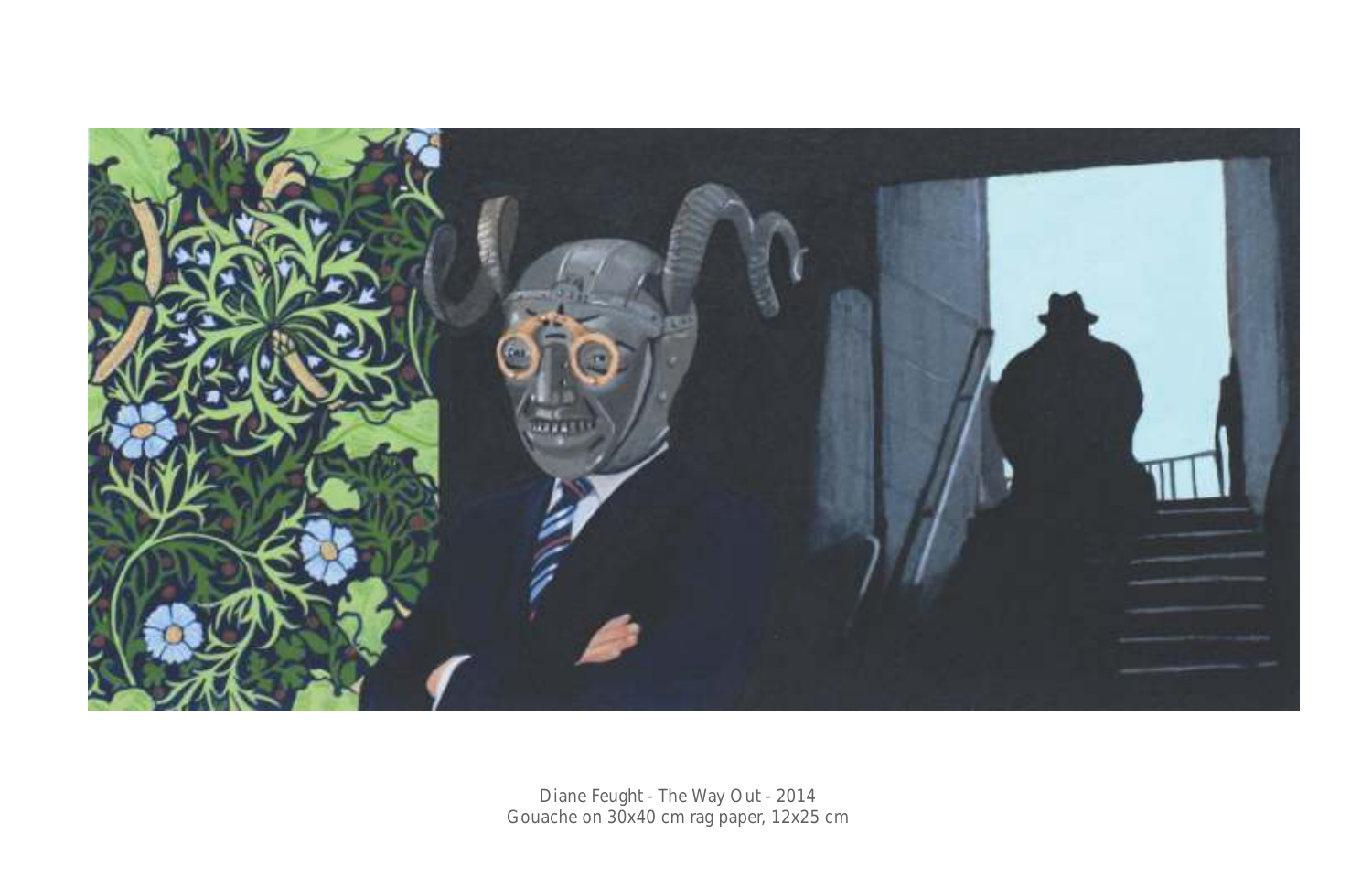

Diane Feught - Gouache on 30x40 cm rag paper, 14x30.5 cm *Benediction* - 2014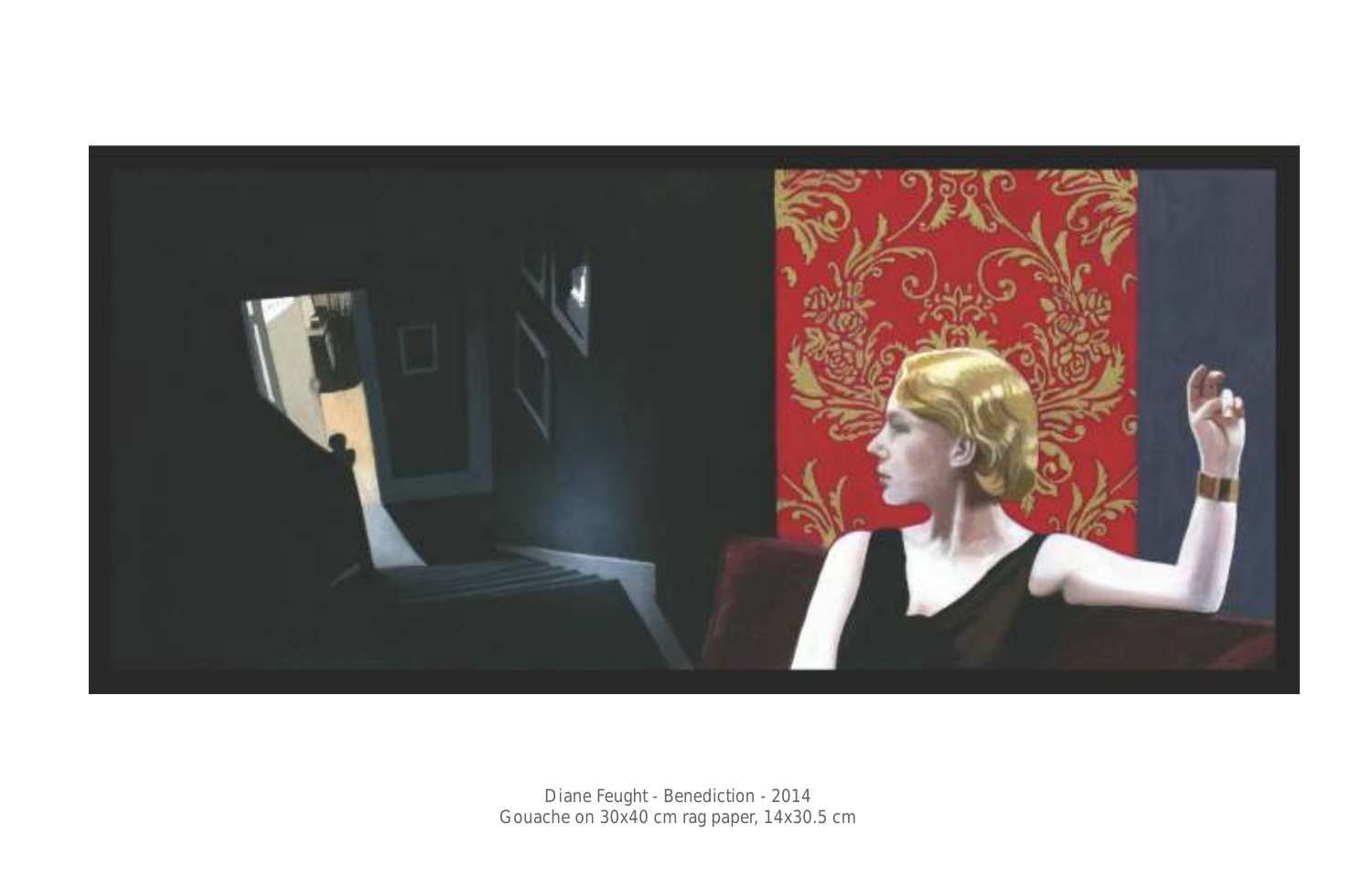

Diane Feught - Gouache on 30x40 cm rag paper, 12.5x24.5 cm *The Recidivist* - 2014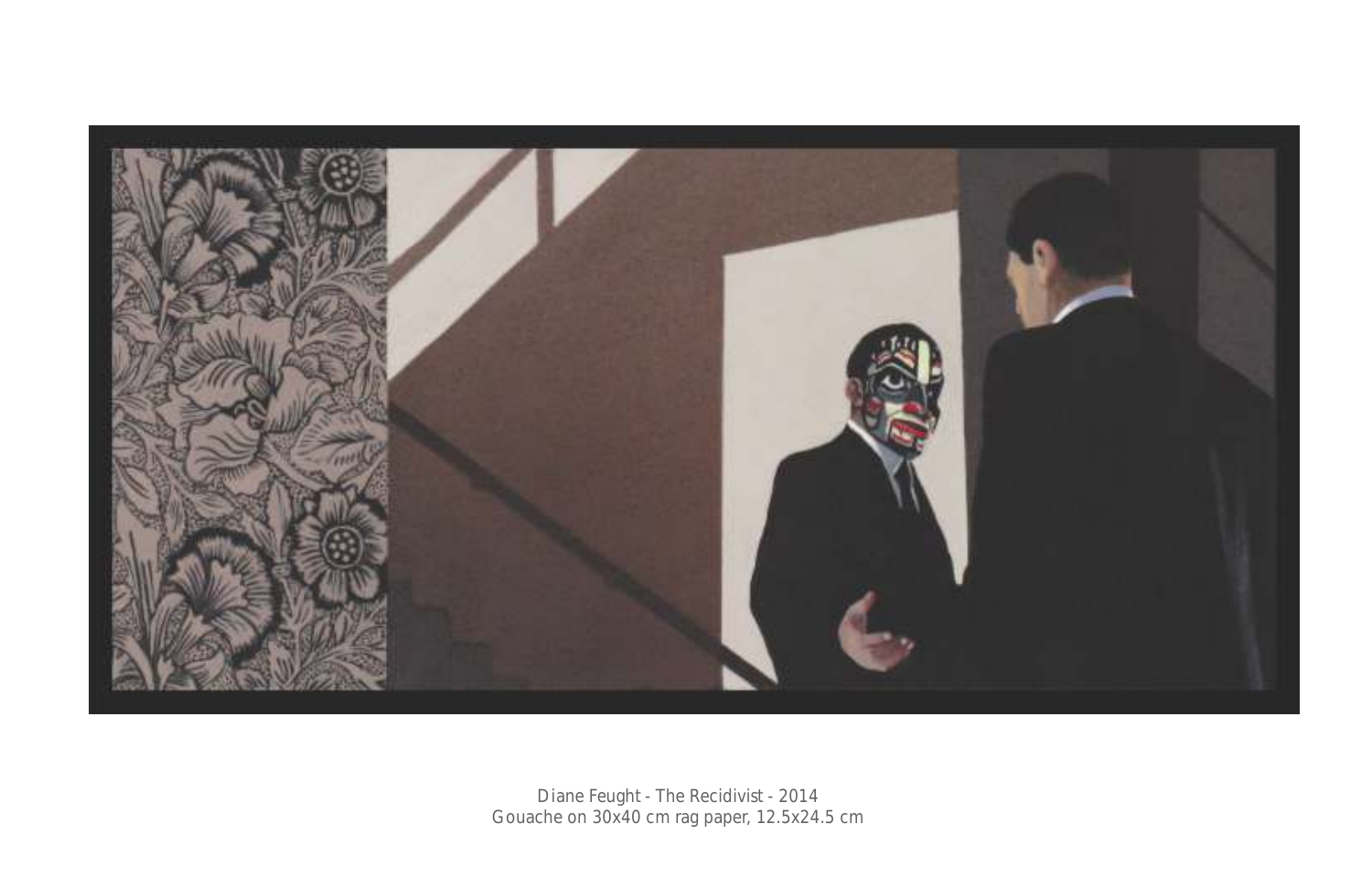

Diane Feught - Gouache on 30x40 cm rag paper, 14x28.5 cm *Entanglement Theory* - 2014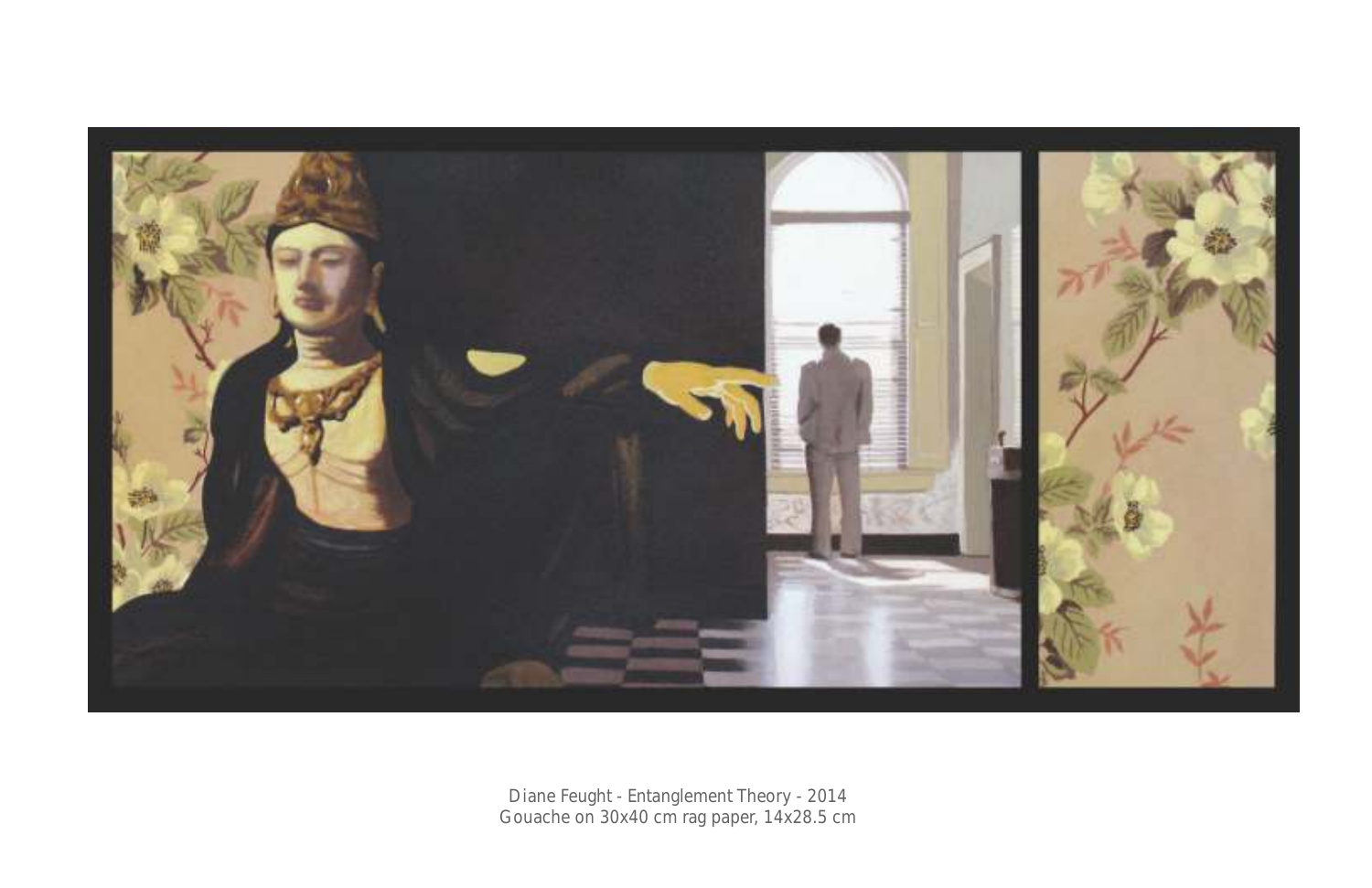

Diane Feught - Gouache on 30x40 cm rag paper, 14x29 cm *The Protagonist* - 2014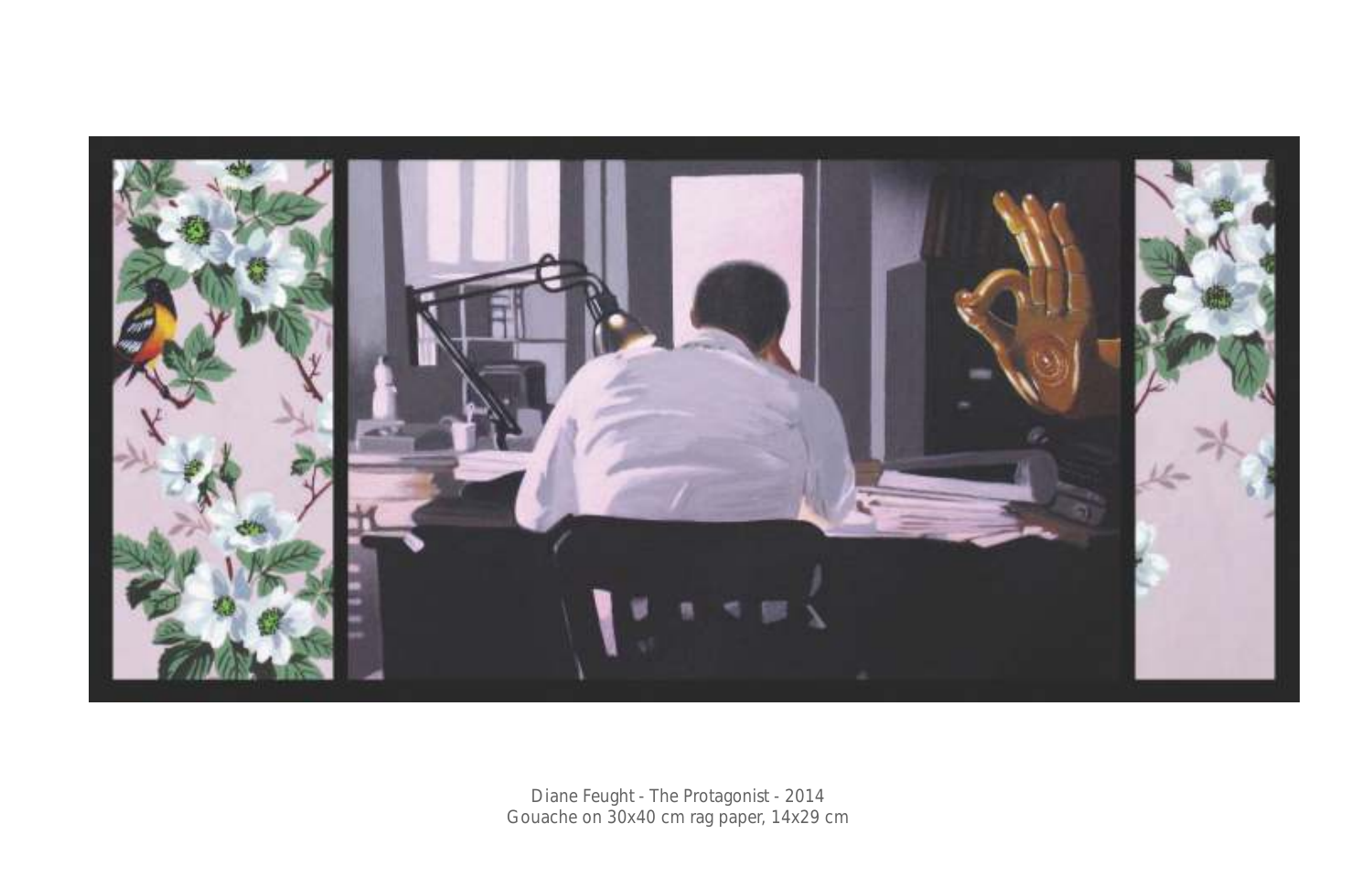

Diane Feught - Gouache on 30x40 cm rag paper, 12x24.5 cm *Modern Times* - 2014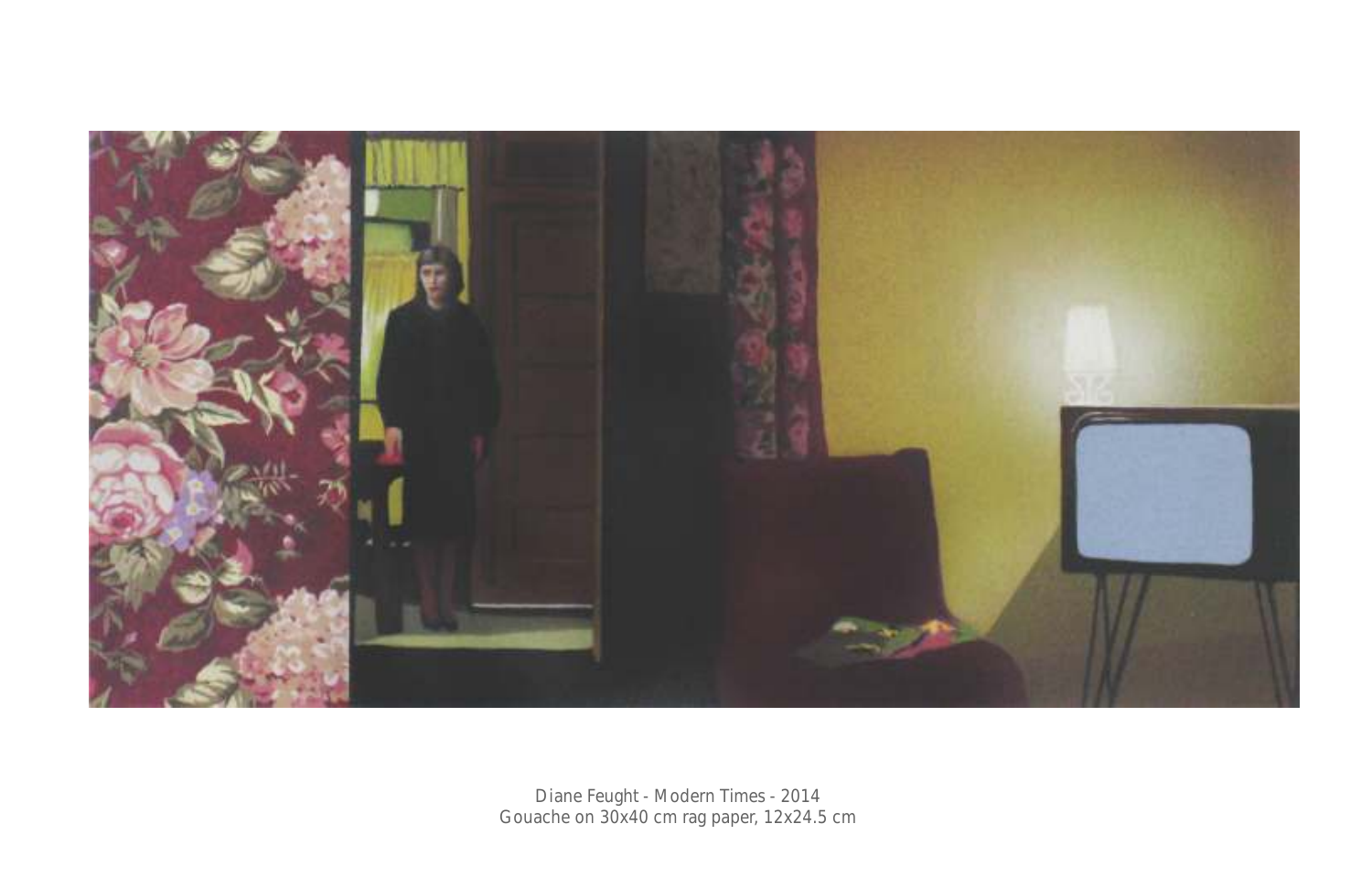





Diane Feught - Gouache on 30x40 cm rag paper, 14x29 cm *Premonition* - 2014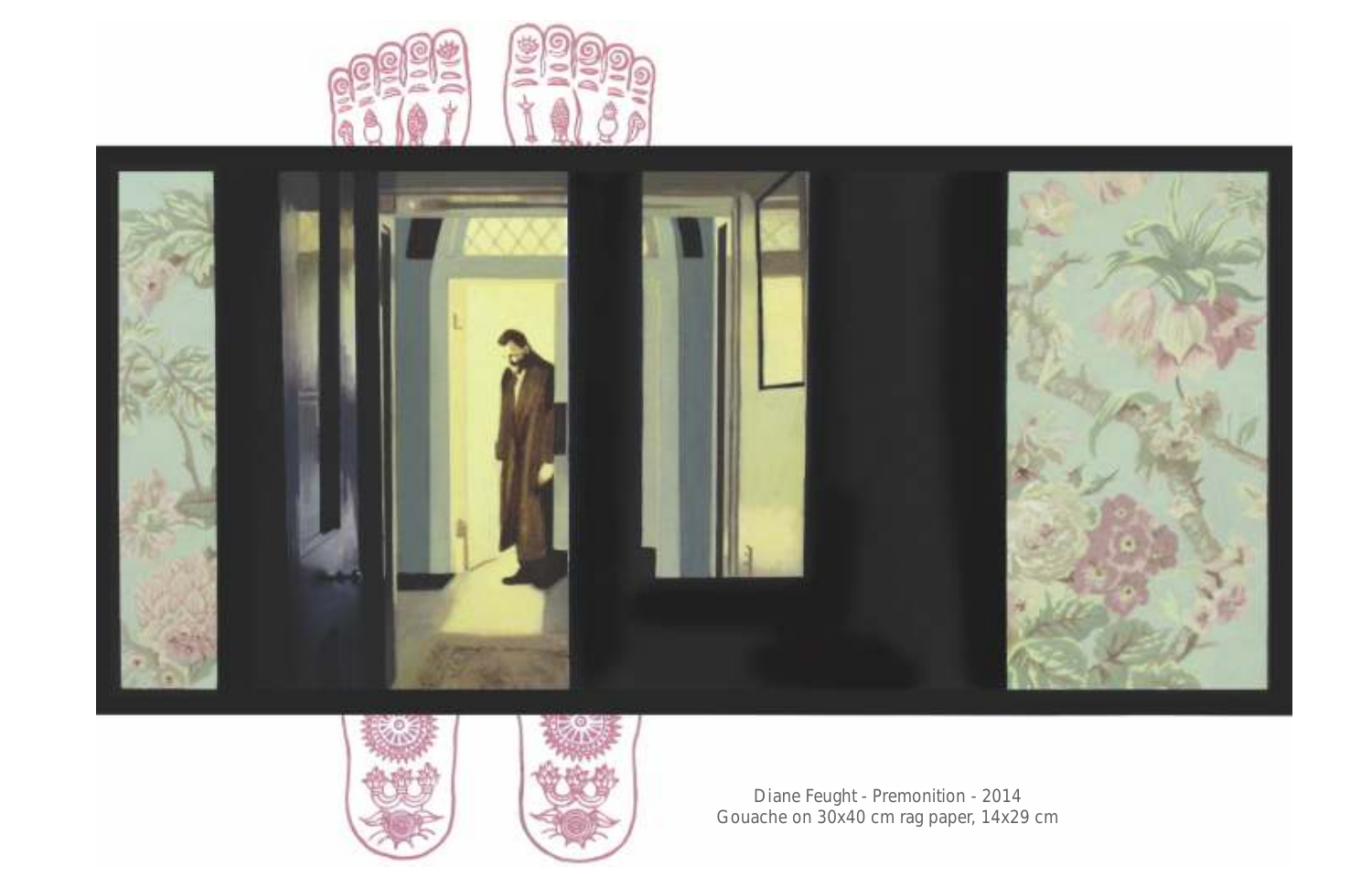

Diane Feught - Gouache on 30x40 cm rag paper, 12x30 cm *Consequence* - 2014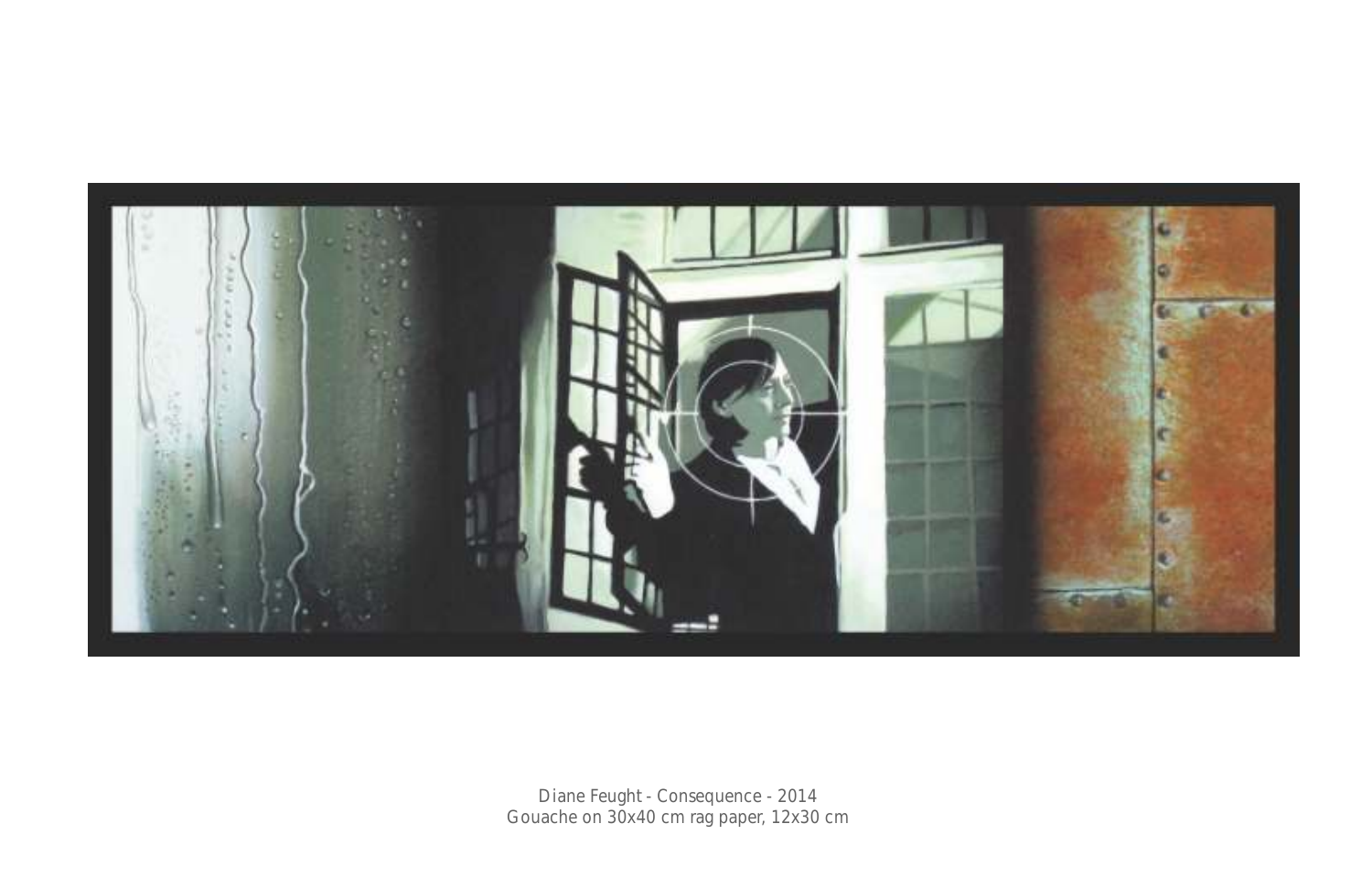

Diane Feught - Gouache and metal foil on 30x40 cm rag paper, 13.5x31 cm *Luck* - 2014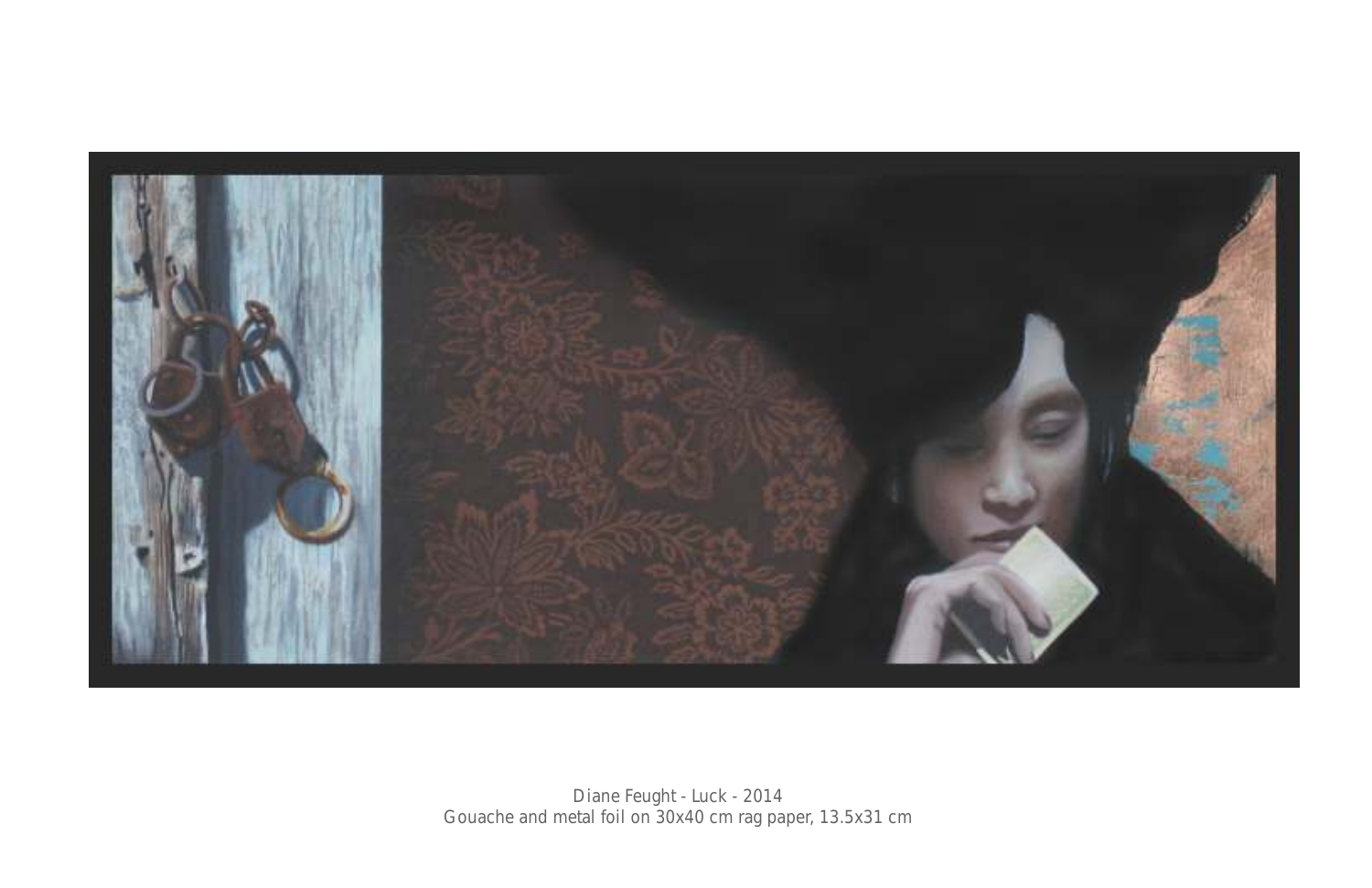

Diane Feught - Gouache and metal foil on 30x40 cm rag paper, 13x22 cm *Looking For Love I* - 2014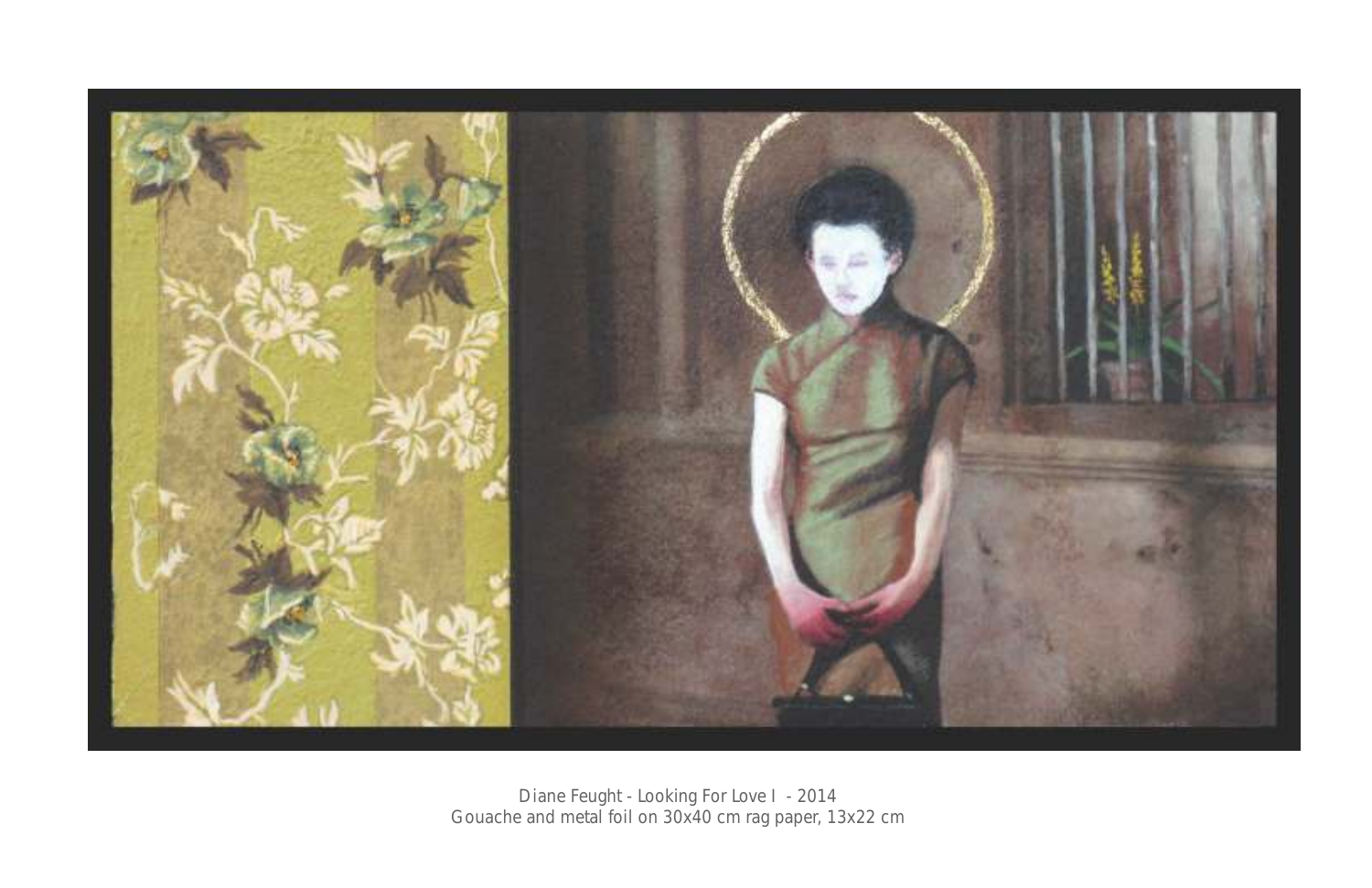

Diane Feught - Gouache on 30x40 cm rag paper, 14x20 cm *Looking For Love II* - 2014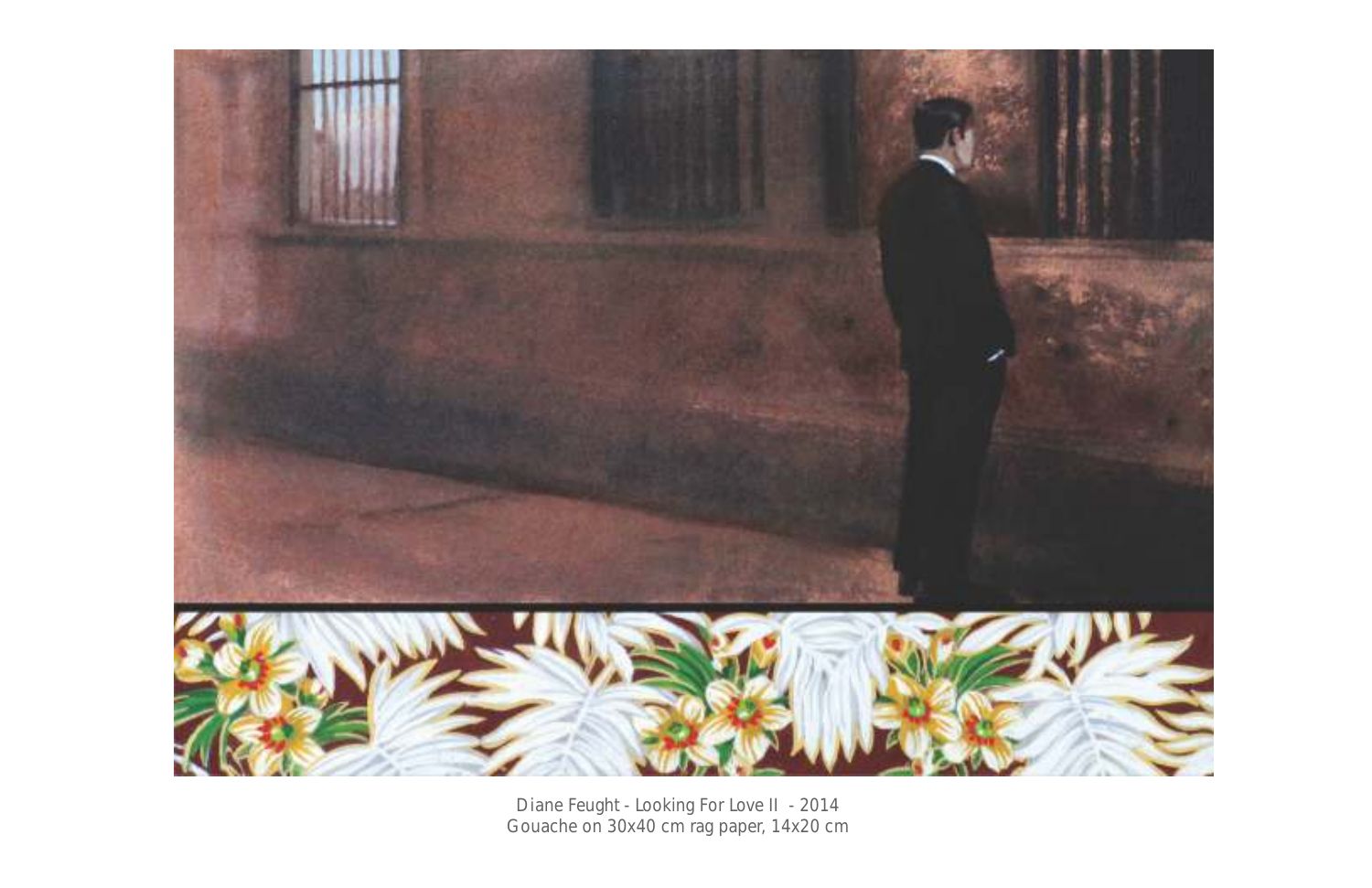

Diane Feught - Gouache on 30x40 cm rag paper, 13x30 cm *Sibylla's Gate* - 2014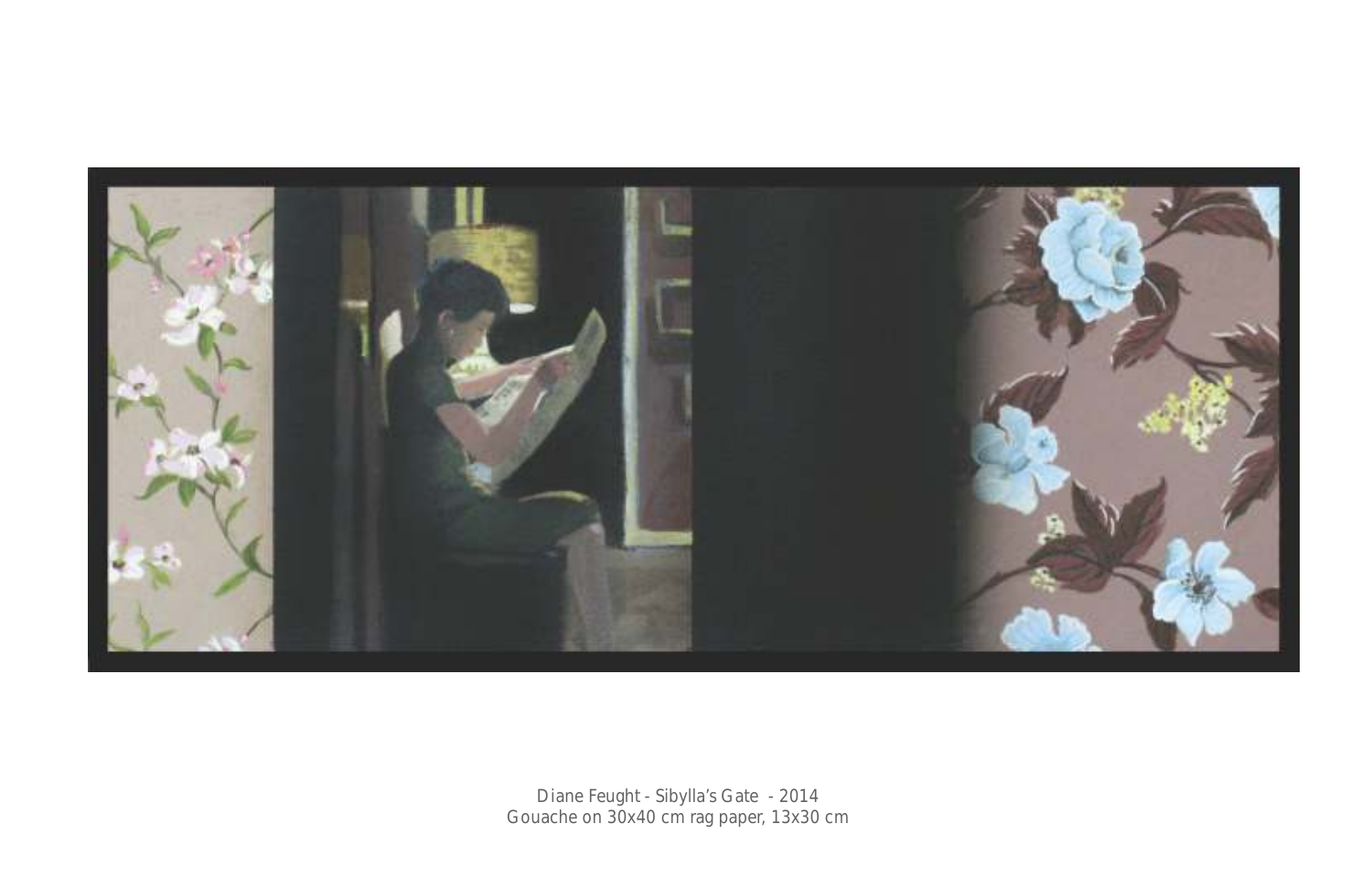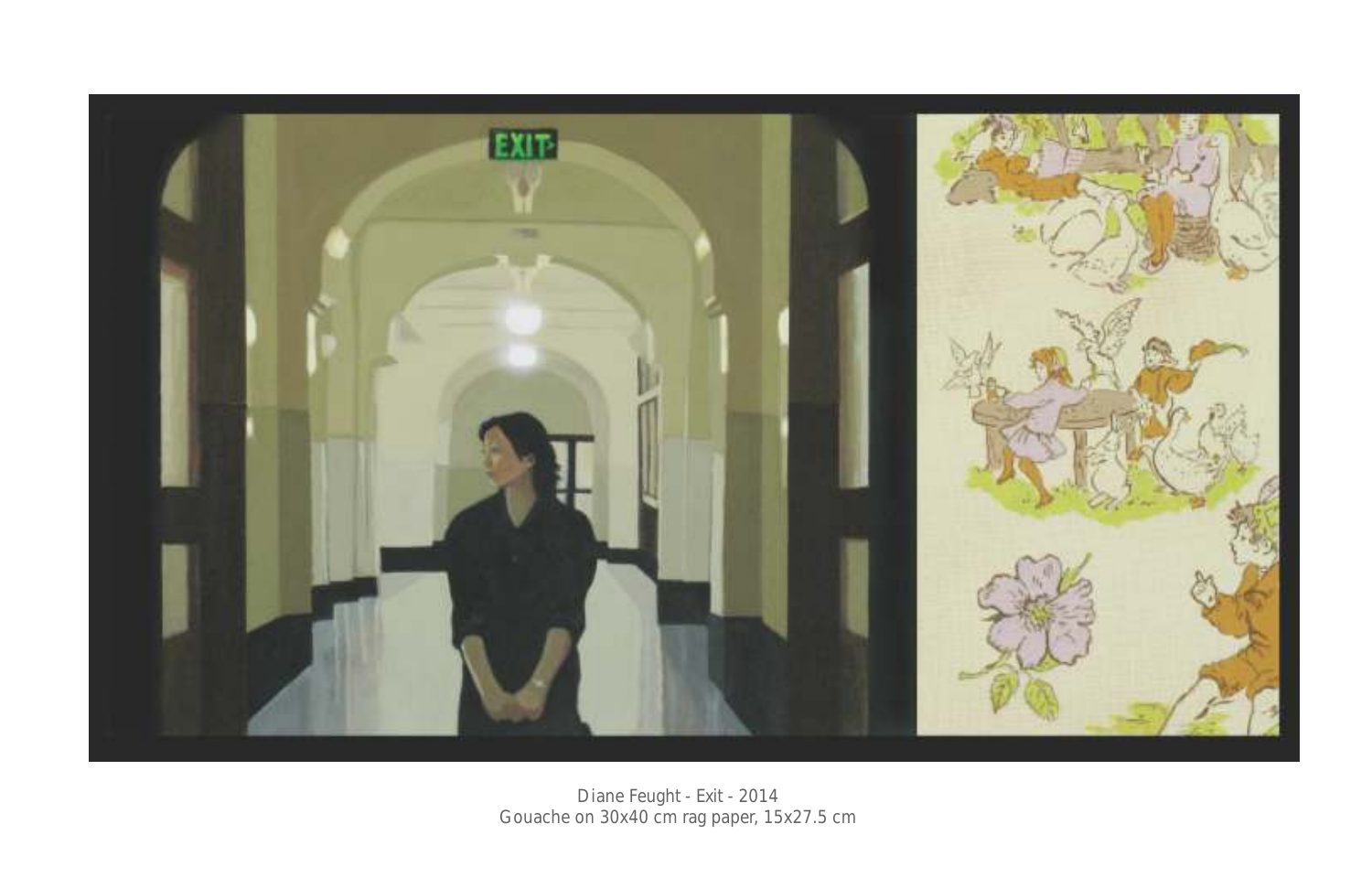

Diane Feught - Gouache on 30x40 cm rag paper, 12.5x30.5 cm *Misunderstanding* - 2014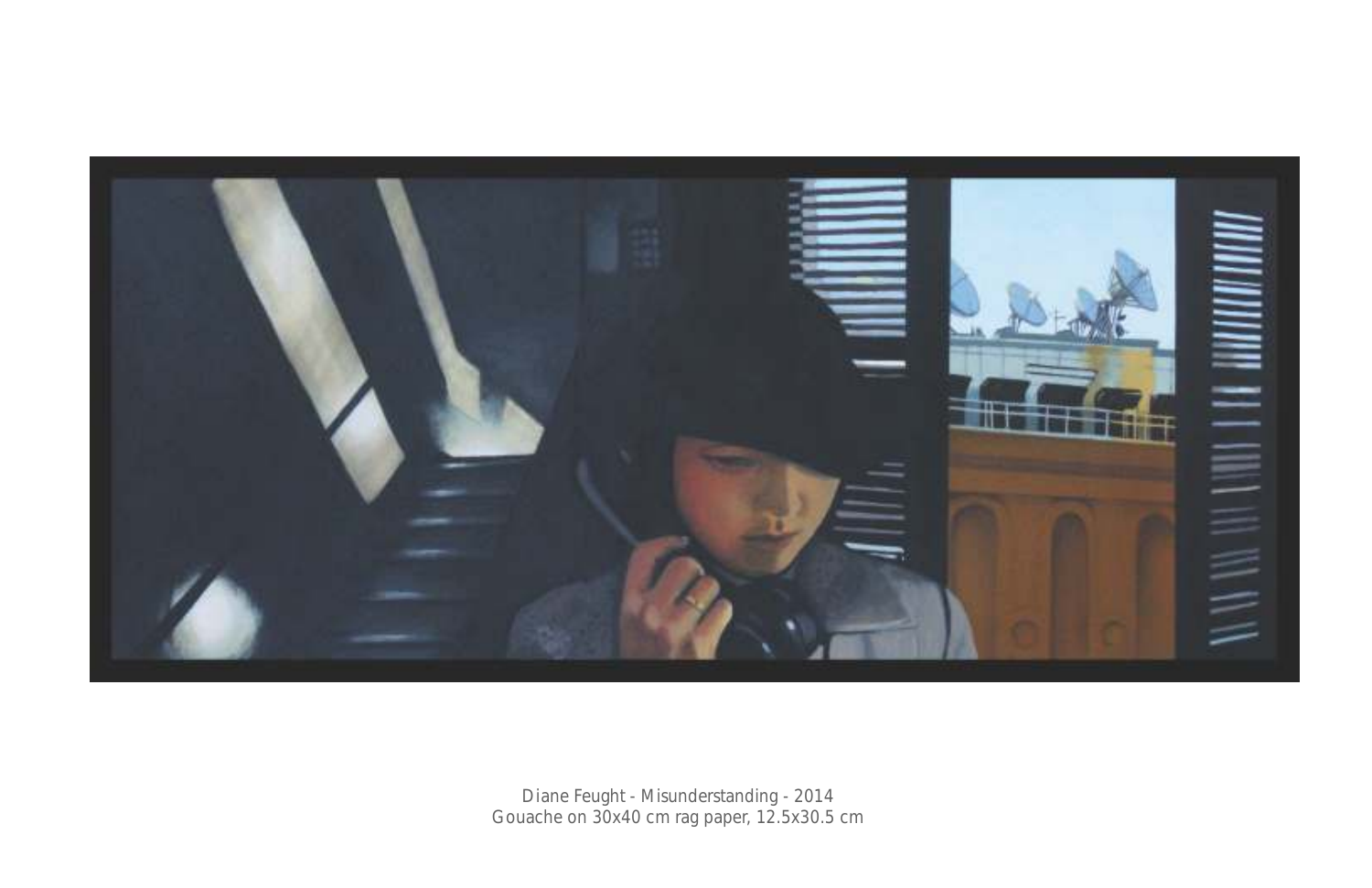

Diane Feught - *Thank Goodness* - 2014Gouache on 30x40 cm rag paper, 12x29 cm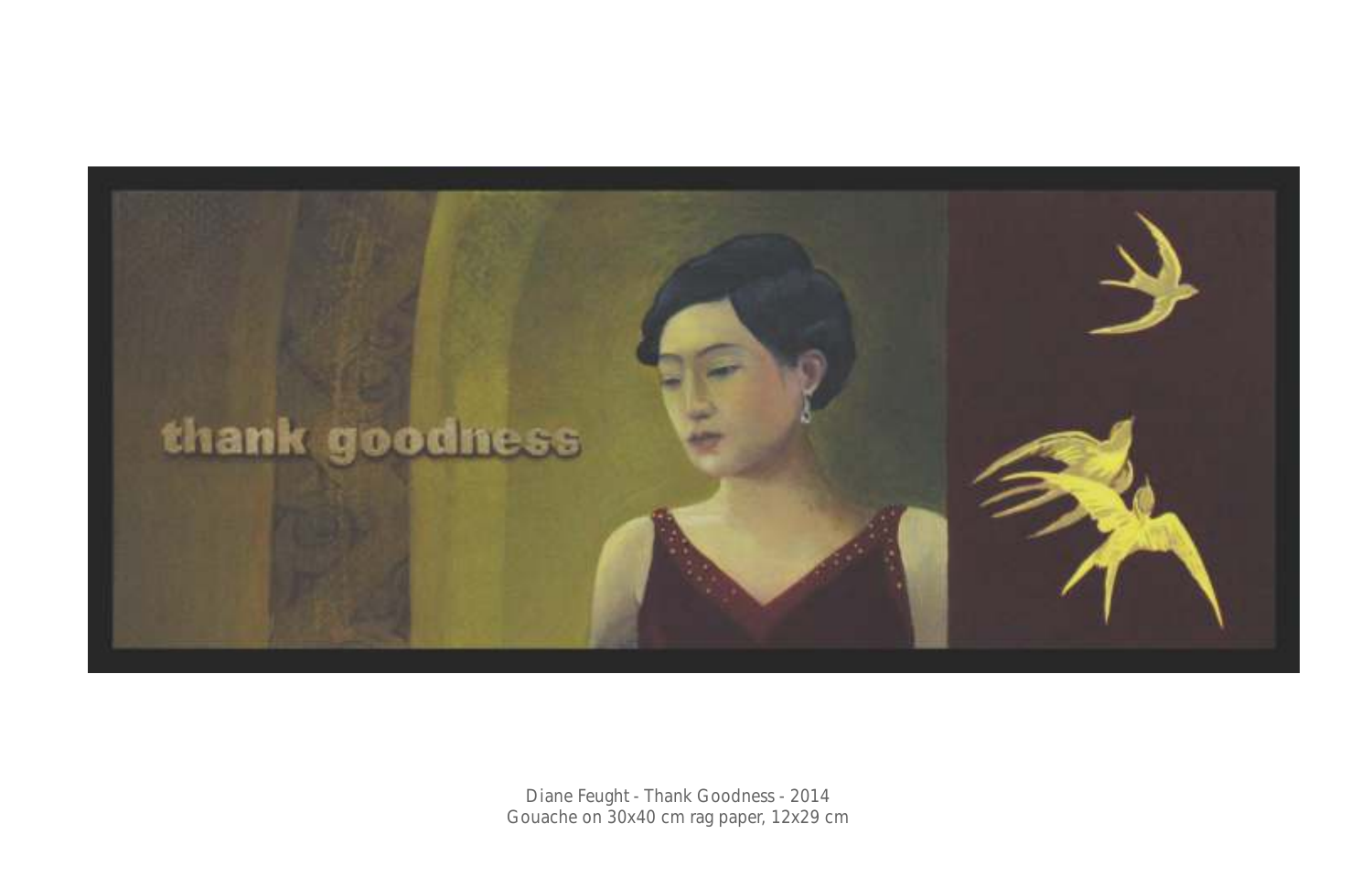$\mathbb{A} = \mathbb{L}\left\{P(\varphi) \wedge \mathbb{U} \, \forall x | \varphi(x) \rightarrow \psi(x) \right\} \rightarrow P(\varphi).$ Ax.2. P(~p) ++ ~P(y).  $\label{eq:1.1} \nabla h, L, P(\varphi) \rightarrow \psi \equiv \hat{c} \varphi(\varphi) \,.$  $\mathbb{D}\mathbb{E}\left[ \mathbb{E}_{\mathbb{E}}\left( \widetilde{c}(\mathbf{x})\right) \otimes \cdots \otimes \mathbb{V}(\mathbf{p})\right] \left( \mathbb{P}(\mathbf{p})\right) \rightarrow \mathbb{V}\left( \mathbf{r} \right) \right]$ 



Diane Feught - *Gödel's Proof* - 2014Gouache on 30x40 cm rag paper, 13x30 cm

 $T3.5.05 \pi G(z)$ Df. 2, p em n n-n p(b)/NVP (p(n)-+1795(p(n)-+ y(n))  $A \in \mathcal{A}$ .  $F(\varphi) \rightarrow G$ .  $F(\varphi)$  $\text{Th}, 1, G(z) \rightarrow G \Longleftrightarrow z$ Df. 3. B(z) 4-3Webt costs - D 3= p(x)}  $Ax.5.$   $P(B)$  $Th.4.$   $DB:$   $G(n)$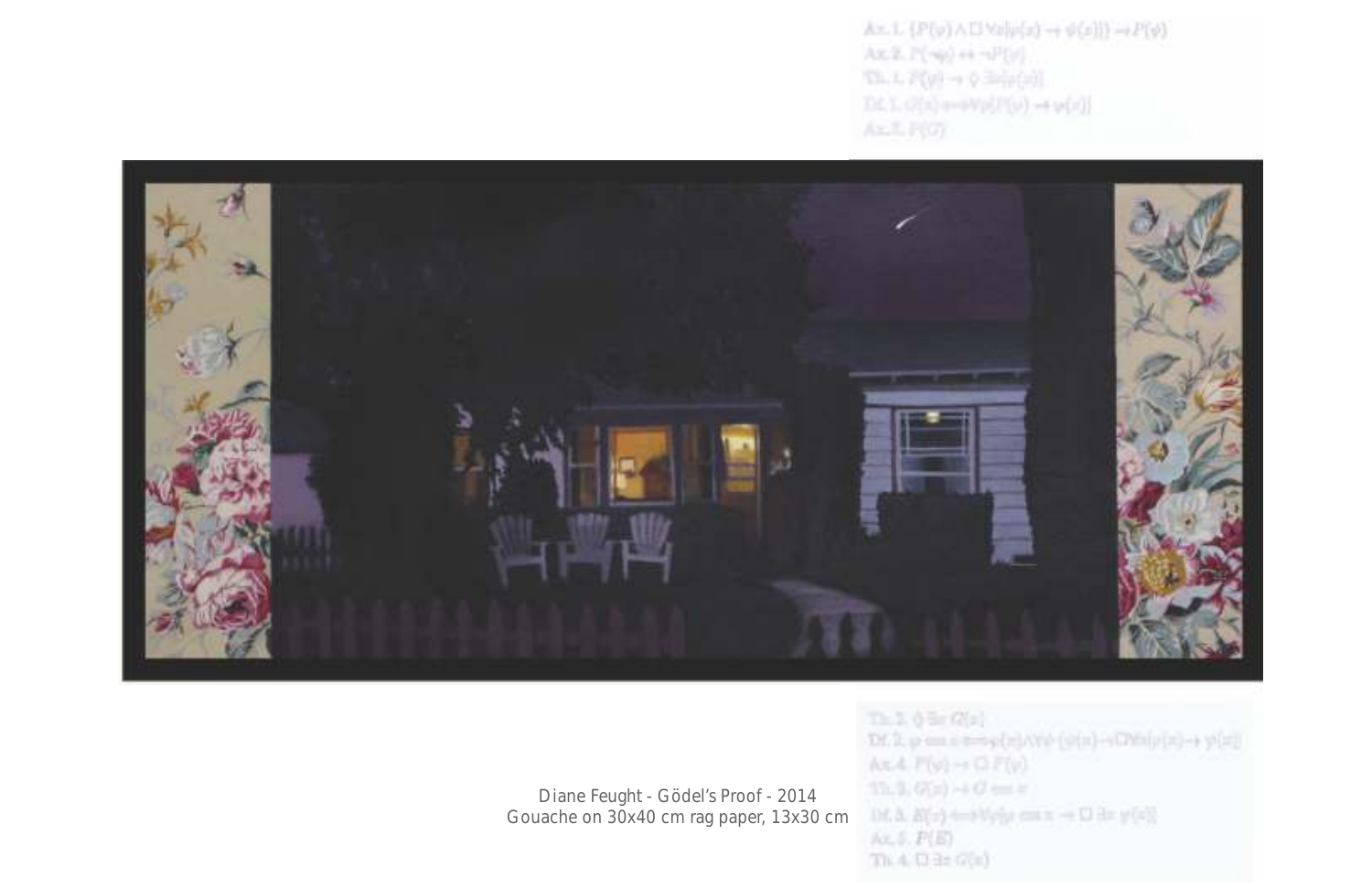

Diane Feught - Gouache on 30x40 cm rag paper, 12x21 cm *She Disappears* - 2014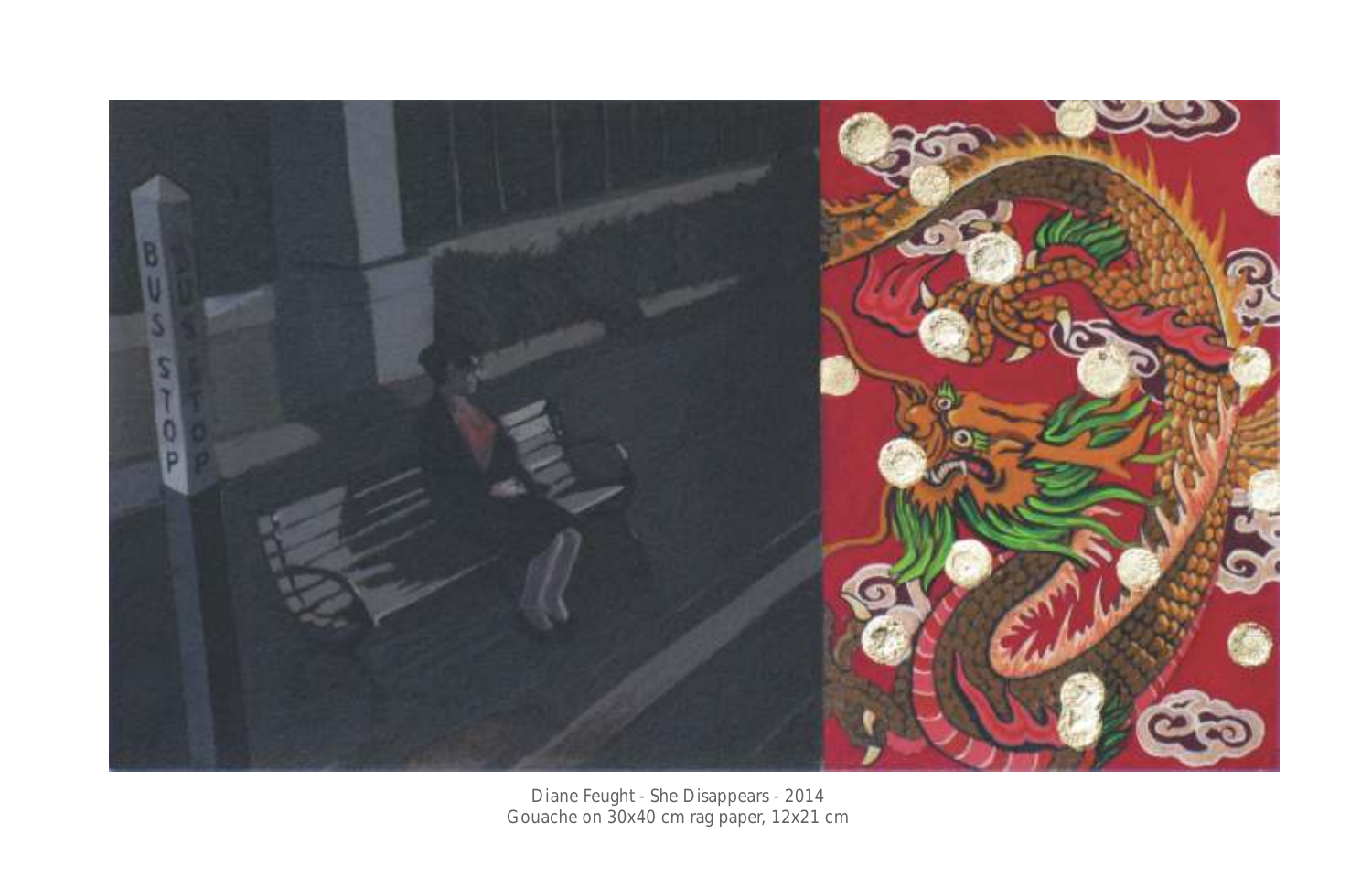## DIANE FEUGHT

| <b>EXHIBITIONS:</b> |                                                                                                       |
|---------------------|-------------------------------------------------------------------------------------------------------|
| 2014                | Headbones Gallery, BROKEN SPELL, Vernon, Bc, Canada                                                   |
| 2011                | Headbones Gallery, Afar Per Se, Vernon, Bc, Canada                                                    |
| 2010                | Galerie III, Schlossinsel Rantzau, "Angels and Brides", Barmstedt, Germany.                           |
| 2009                | Canadian Museum of Northern History, "Pass the Buddha", Kirkland Lake, Ontario, Canada.               |
|                     | Toronto International Art fair, "Pass The Buddha", Toronto, Ontario, Canada.                          |
|                     | 'artbalance' Galerie für Kunst & Gegenwart, "Angels and Brides", Hamburg, Germany.                    |
|                     | Varley Art Gallery of Markham, "Aligning with Beauty", Markham, Ontario, Canada.                      |
| 2008                | Kunstausstellung Sparkassen Arena, "Schau der 1000 Bilder", Works on Paper, Kiel, Schleswig-Holstein, |
|                     | Germany.                                                                                              |
|                     | Galerie Atelier III, Schlossinsel Rantzaue "Kanadische Wochen in Barmstedt", Barmstedt, Germany.      |
|                     | Varley Art Gallery of Markham, "Aligning with Beauty", Markham, Ontario, Canada.                      |
|                     | Headbones Gallery," WWW.WOMEN ", Toronto, Ontario, Canada.                                            |
|                     | Ashpa Naira Gallery, "Works on Paper", from Headbones Gallery, Vernon, British Columbia               |
| 2007                | Headbones Gallery, BONA FIDE, Works on Paper, Toronto, Ontario, Canada.                               |
| 1986                | Robert Vanderleelie Gallery, Edmonton, Alberta, Canada Banff Centre for the Arts, Banff, Alberta      |
| 1982                | International Visual Arts Society, The Works, Edmonton, Alberta, Canada.                              |
| 1980                | Sub Gallery, University of Alberta, Edmonton, Alberta, Canada.                                        |
| 1976                | Latitude 53 Gallery, Edmonton, Alberta, Canada.                                                       |
| 1972                | Ring House Gallery, University of Alberta, Edmonton, Alberta, Canada.                                 |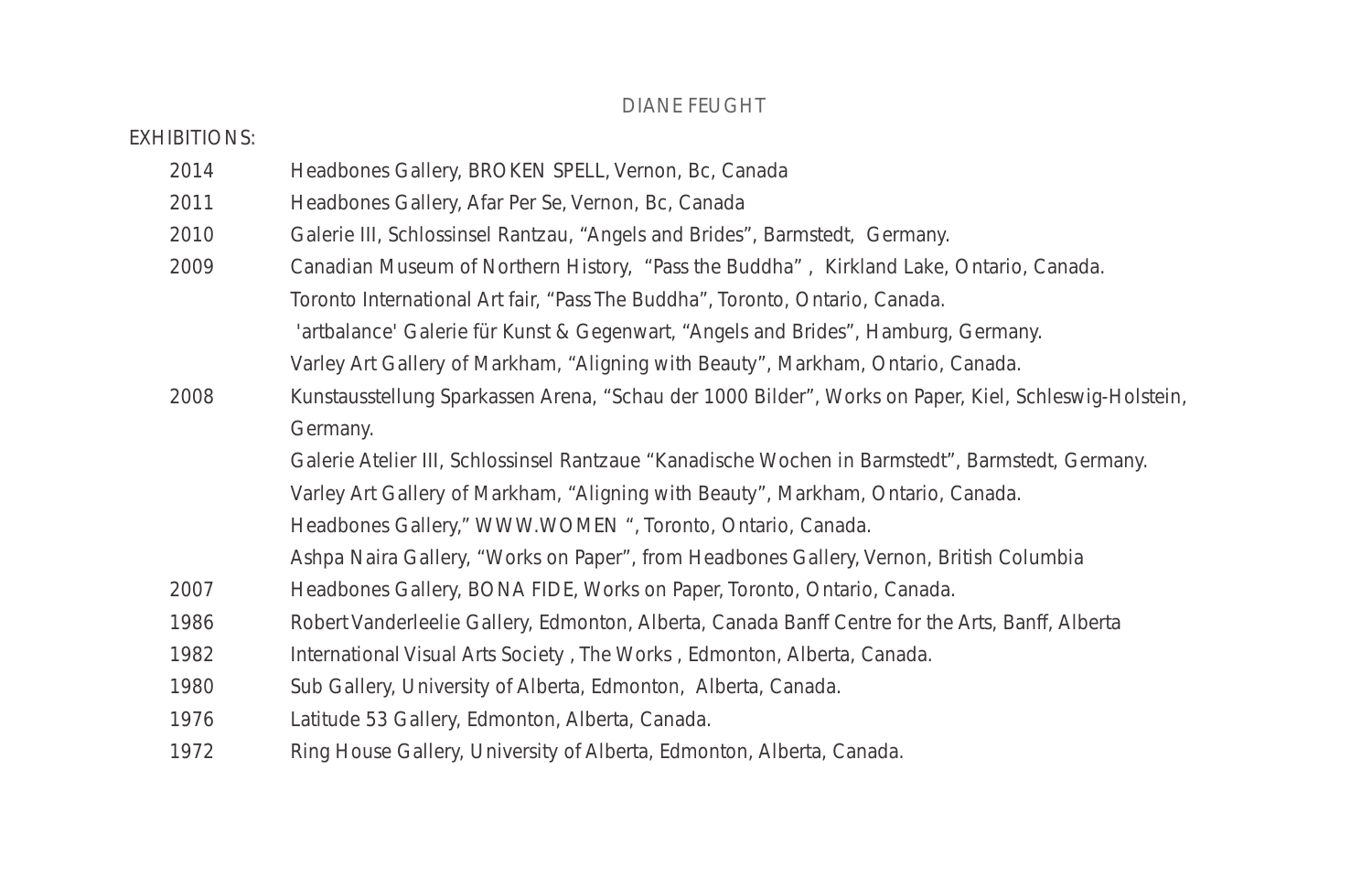## EDUCATION:

1970 BFA, University of Alberta, Edmonton, Alberta, Canada

1985 Honors Diploma (graphic design), MacEwan College, Edmonton, Canada

### COLLECTIONS:

Art Foundation Alberta, Edmonton, Alberta, Canada

Edmonton Opera, Edmonton, Alberta, Canada

MacEwan College in Edmonton, Alberta, Canada

Peter Hemmingway Architects, Edmonton, Alberta, Canada

Government of Alberta, Government House, Edmonton, Alberta, Canada Private collections